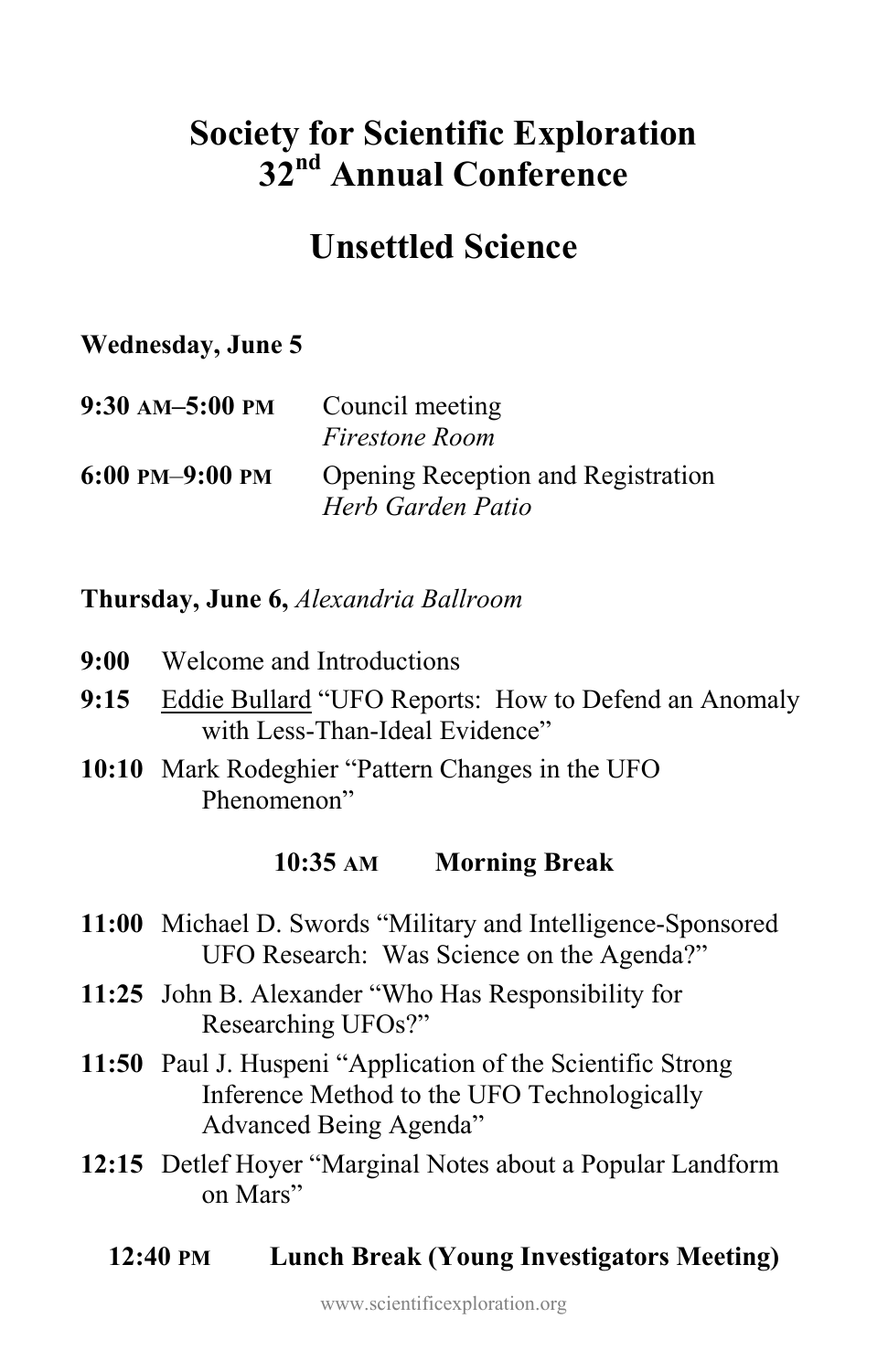- **2:15** Roger Nelson "The Three Rs of the EGG Project: Replication, Replication, Replication"
- **2:40** York Dobyns "Testing Hypotheses about Precognition"
- **3:05** Michael S. Franklin & Jonathan W. Schooler "Can Practice Effects Extend Backwards in Time? An Overview of Seven Years of Experimentation" Sponsored by Robert Jahn.

### **3:30 PM Afternoon Break**

- **3:50** Imants Barušs and Vanille Rabier "Retrocausal Recall"
- **4:15** Garret Moddel "Evidence for a Psi Receptor in the Brain"
- **4:40** Walter Meyer zu Erpen "Do Tables Tilt, Turn, and Float? Table Levitation Phenomena, 1850–2010"
- **5:05** Julian Isaacs & Francis Lionnet "The Infrared PK Effect: History, Prospects, and Physiological Aspects"
- **5:30** Business Meeting

**6:00 PM Dinner Break** 

#### **8:00–**

**9:30** Panel Discussion — *Anomalies:*

## *Do topics under the SSE umbrella have enough in common that we can learn from one another?*

Panel: Henry Bauer, with Patrick Huyghe, Roger Nelson, and Ron Westrum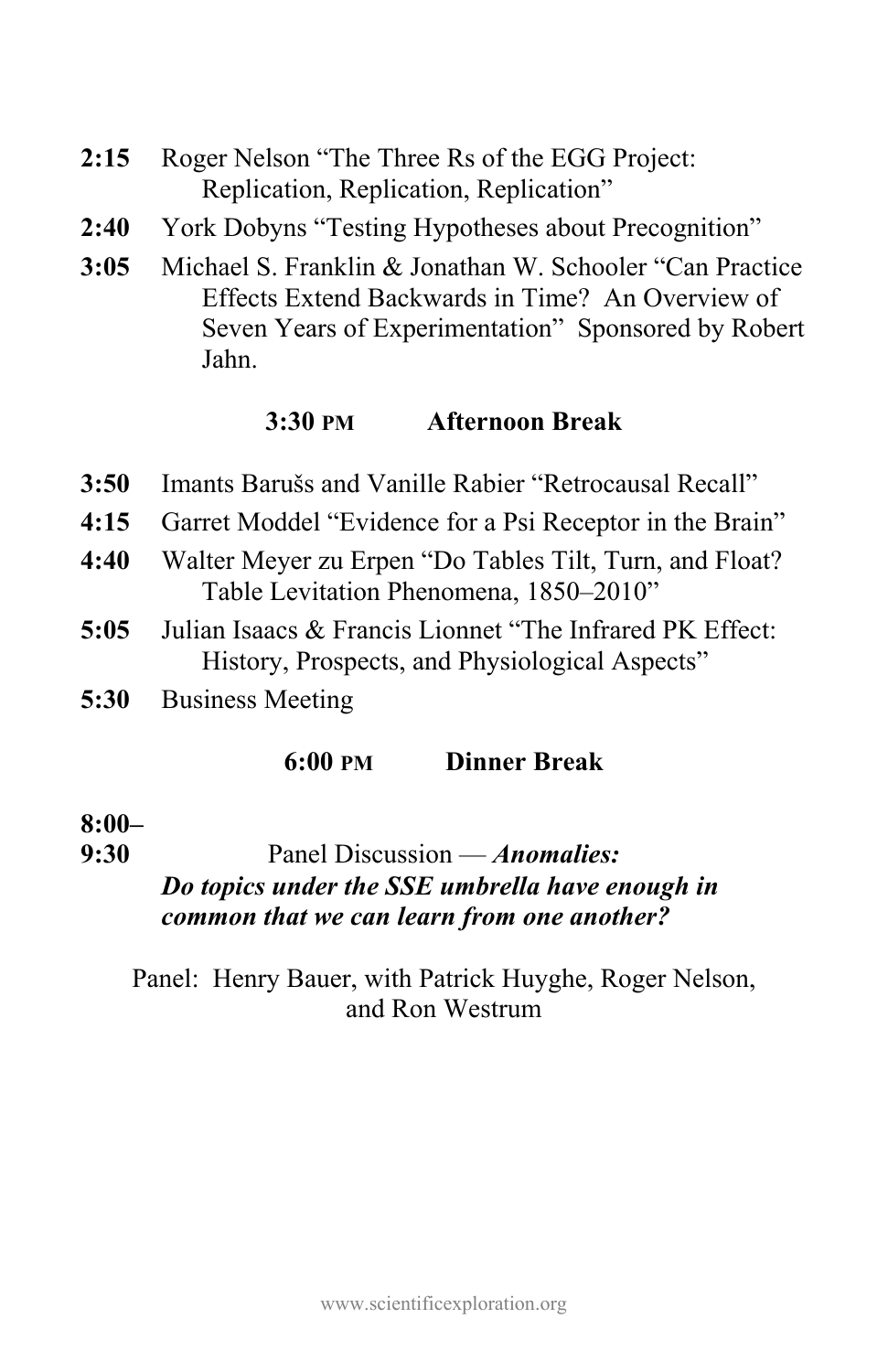# **Society for Scientific Exploration 32nd Annual Conference**

## **Unsettled Science**

## **Friday, June 7,** *Alexandria Ballroom*

- **9:00** Announcements & Introduction
- **9:05** Stephen C. Jett "Six Evidentiary Revolutions in the Pre-Columbian Transoceanic Contact Controversy"
- **10:00** Erik A. Schultes "Big Data: The Myth of Independent Variables"
- 10:25 Henry H. Bauer "Three Stages of Modern Science"

### **10:50 AM Morning Break**

- **11:15** Julie Beischel "The Source of Mediums' Information: A Quantitative Phenomenological Analysis"
- **11:40** Gary E. Schwartz "Anomalous High-Amplitude Photon Bursts Replicated during Detection Research with Specific Hypothesized Spirits"
- **12:05** Masayuki Ohkado & Akira Ikegawa "Japanese Children with 'Life-between-Life' Memories"

## **12:45PM—8 PM Friday afternoon outing**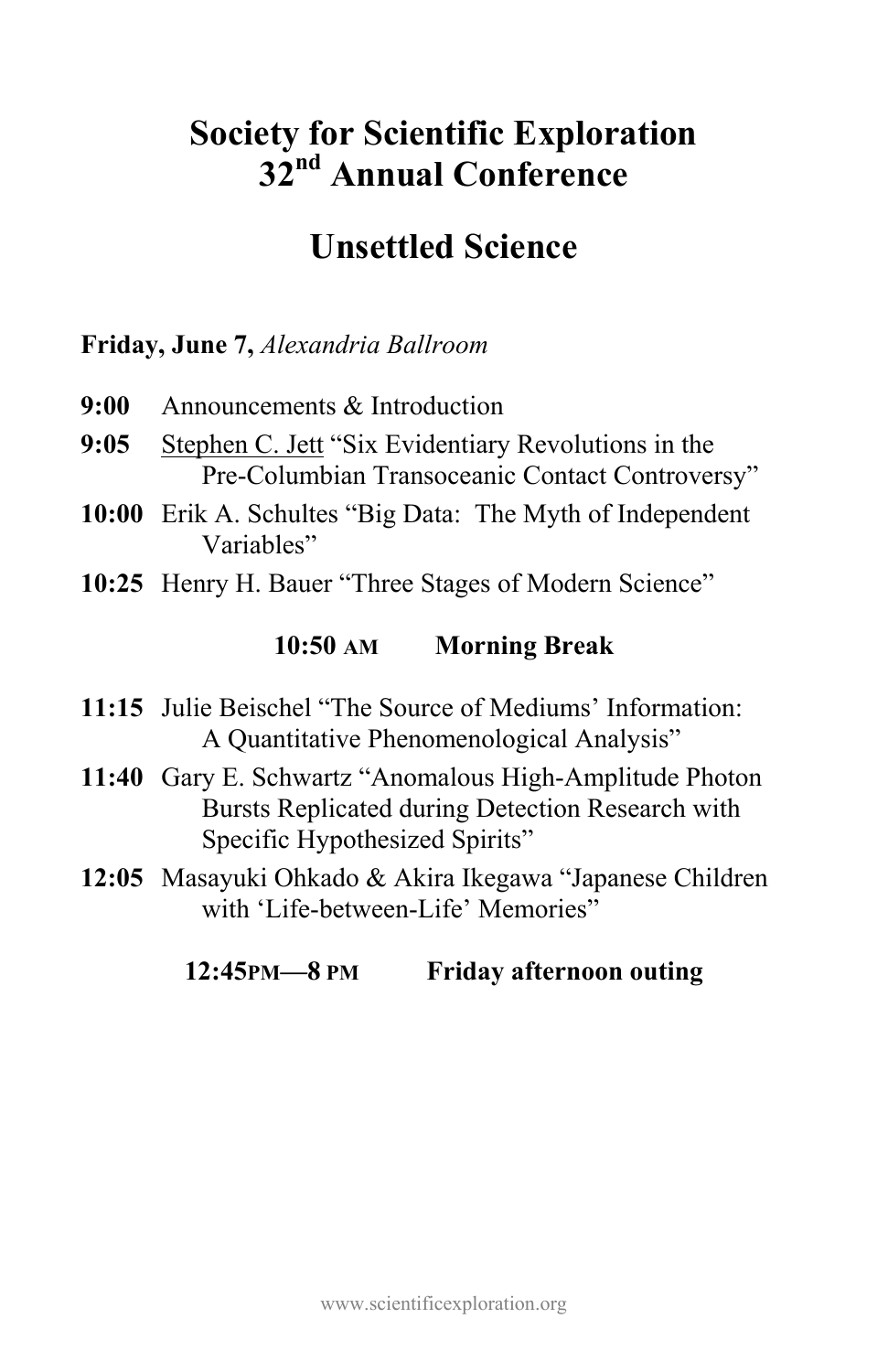# **Society for Scientific Exploration 32nd Annual Conference**

## **Unsettled Science**

## **Saturday, June 8,** *Alexandria Ballroom*

- **9:00** Announcements & Introduction
- **9:10** Donald J. DeGracia "A Reappraisal of Yoga in Light of Recent Developments in Cognitive Neuroscience"
- **10:05** Maria Syldona "Holography and Universal Manifestation: Quantum Physics and the Yogic Science of Kashmir Shaivism"
- **10:30** Margaret Moga "Magnetic Field Changes during Energy Healing: Real or Artifact?"

## **10:55 AM Morning Break**

- **11:15** Stephen Braude "Follow-Up Investigation of the Felix Circle"
- **11:40** Yury Kronn, Simons Svirskis, Linda Klimaviciusa, Zana Dzirkale, Reinis Svarcbahs, Baiba Jansone "Subtle Energy's Effect on Physical Performance in Stressful Situations"
- **12:05** K. C. Blair "New Meaning from the Science of the Subjective" Sponsored by Ulisse di Corpo.

## **12:30 PM Lunch Break**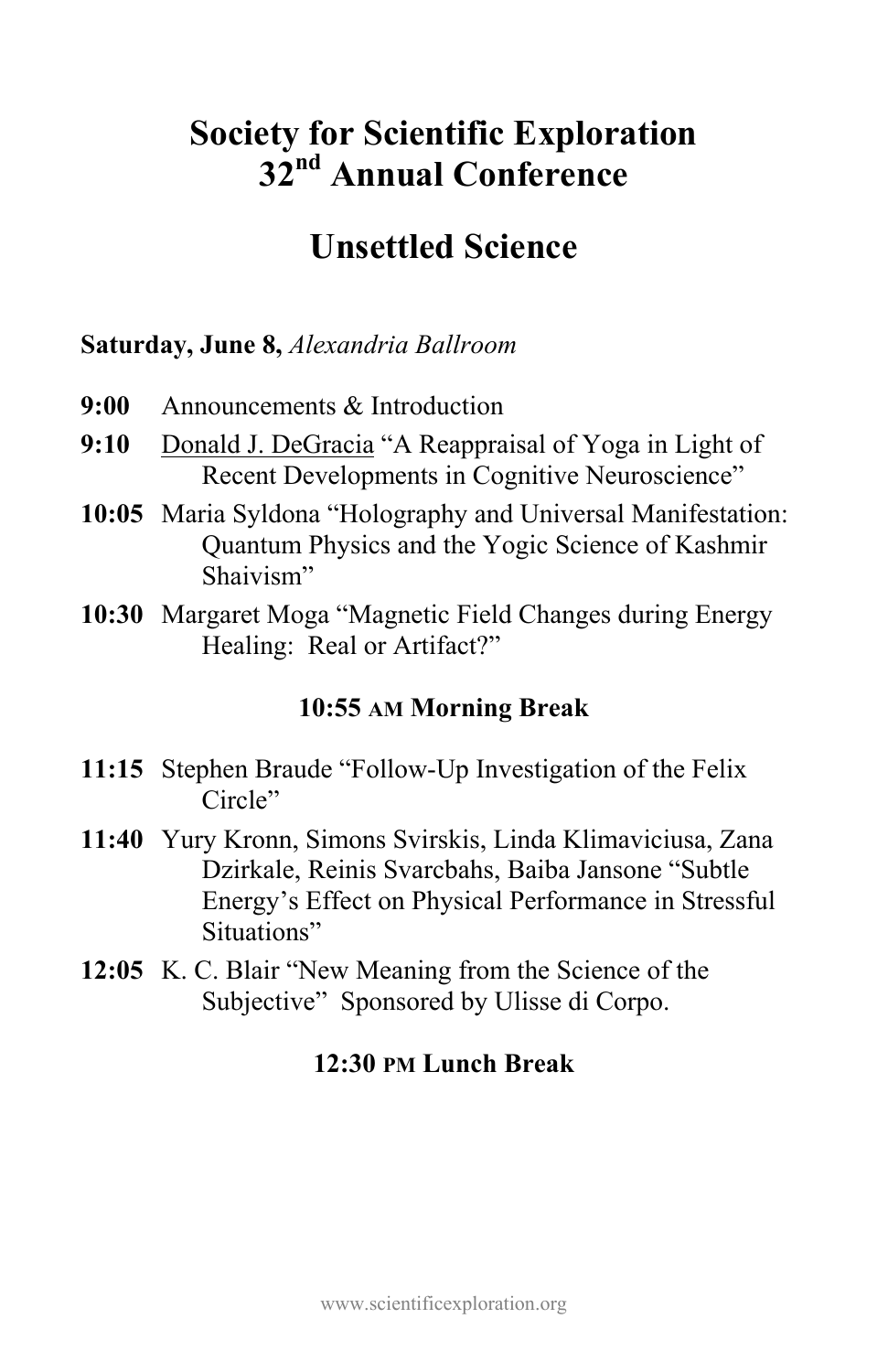- **2:00** Larry Dossey "Telesomatic Events: When Distant Bodies Behave As One"
- **2:25** William F. Bengston "Re-Thinking Placebo: Transitioning from Mice Trials to Human Subject Design"
- **2:50** James E. Beichler "The Neurocosmology of Consciousness: A Theoretical Model of Emergence, Evolution, Psi, and Survival"
- **3:15** Timothy Brigham "Anomalistic Science: Redefining Boundaries and Terminology"

## **3:40 PM Afternoon Break**

- **4:00** William H. Kautz "Extending Modern Science to Enable Anomalies Research"
- **4:25** David Scharf "Two Dogmas of Materialism: Toward a Quantum Field Theory of the Psychic Field"
- **4:50** P. D. Moncrief "I Am a Materialist and So Are You"
- **5:15** CLOSING REMARKS AND ADJOURNMENT
- **6:15** Cocktails
- **7:15** Banquet

| <b>Program Committee:</b>  | Henry Bauer, Erik Schultes,<br>Patrick Huyghe (Chair) |
|----------------------------|-------------------------------------------------------|
| <b>Local Arrangements:</b> | Carl Medwedeff                                        |

www.scientificexploration.org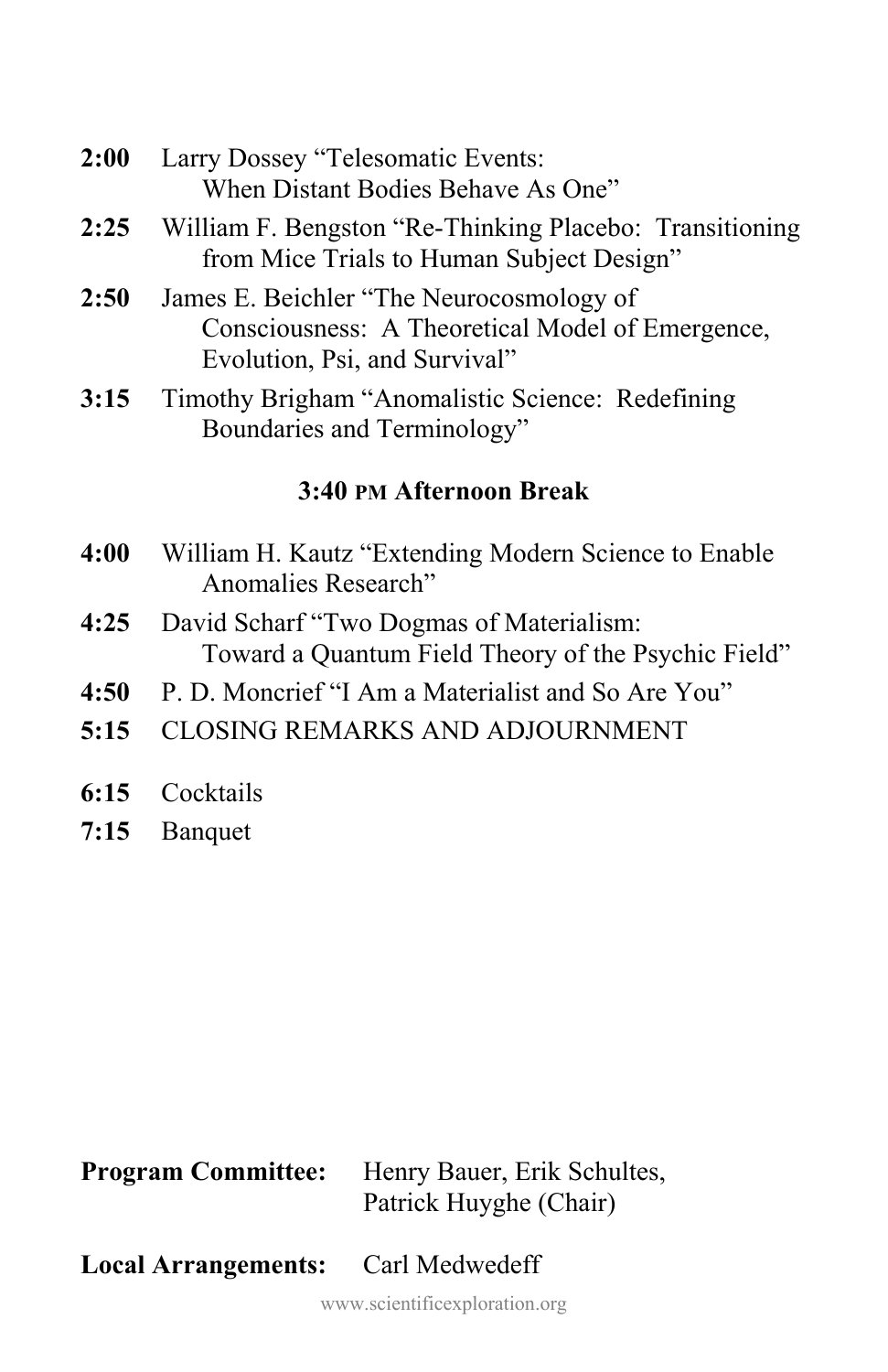#### Who Has Responsibility for Researching UFOs? John B. Alexander Joint Special Operations University

Beginning in 1947, when "flying saucers" were first publically identified as such, the U.S. Air Force (USAF) assumed interest and became the lead agency for investigations of the phenomena. Their interest was generated by the possibility that the aerial phenomena might constitute a threat. For the next three decades the USAF conducted a series of UFO-related projects such as Sign, Grudge, and Blue Book. Based on the findings of the Colorado Study, specifically that UFOs did not constitute a military threat, the USAF terminated official investigations into the topic.

Of course that notion of termination of official interest remains controversial. Some believe that a project continues in the "black world." I suggest that many researchers mistake personal interest for institutional interest/responsibility. As in the general public, a significant number of military/government personnel have observed UFOs and raised questions about them. Even worse are ridiculous assertions being made about the existence and maintenance of military bases on Mars.

They key issue of this presentation addresses the assumption that the U.S. Government has any inherent responsibility for researching aerial phenomena. There are many other phenomena for which there is no expectation of government involvement, even though there are very important implications for the citizens. As examples, minimal attention is paid to alternative healing practices even though the benefits both in health and cost would be enormous. Continuation of consciousness beyond physical death should be of concern to 100 percent of the population, yet such studies are never undertaken by government agencies nor is there any expectation that they should be.

The reality is that when compared to real-world issues, studies of phenomenology do not rank very high. The constituency supporting anomalous studies may be passionate, but represent a very small segment of society. There is a huge difference between general interest in topics and being prepared to commit resources. How many people would be willing to increases taxes to support UFOs studies?

There are significant cultural biases at work as well. Based on a mechanistic model of the universe, western science is willing to spend hundreds of millions of dollars in search of a "God particle." Given the complexity of the issues elucidated by observations of various phenomena, where will adequate resources come from to address some of the most fundamental problems posed by them? It will not be from government sources. Therefore, it is not reasonable to assume that the government has researched these topics and hidden the answers, as conspiracy theorists assert.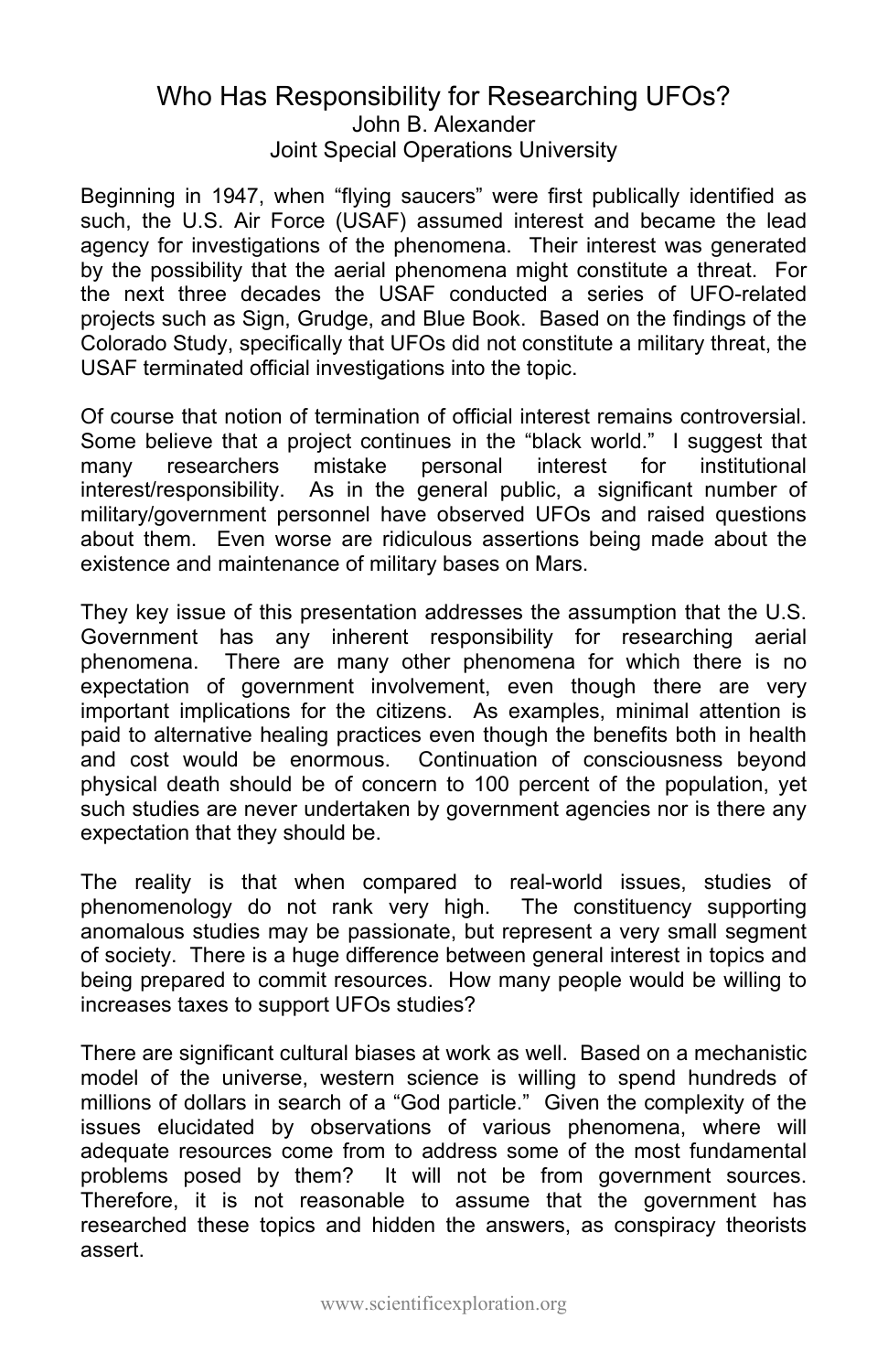#### Retrocausal Recall Imants Barušs and Vanille Rabier Department of Psychology King's University College at The University of Western Ontario

There has been considerable evidence for presentience as revealed in meta-analyses carried out independently by Dick Bierman at the University of Amsterdam and Julia Mossbridge at Northwestern University. Daryl Bem at Cornell University found that reversing the order of events in a number of different types of experiments in psychology still produced significant results even though the cause followed the consequent, *i.e.*, the observed retrocausal effects. In particular, in his Experiment 8, he exposed 100 participants to 48 nouns and then gave them a free recall task. After the free recall task, a computer randomly selected 24 of the words and had participants practice those words. He found that the practiced words were statistically significantly more likely to appear on the list of recalled words with Cohen's *d* = 0.19. Experiment 9 was a repeat of Experiment 8 except that there were only 50 participants but with an additional practice exercise for the experimental words. Again the results were statistically significantly in favor of retrocausal recall, this time with Cohen's *d* = 0.42. For her undergraduate thesis in psychology, Vanille Rabier decided to seek to replicate Bem's Experiment 9, with the addition of having participants complete Jackson's Six Factor Personality Questionnaire. A decision was made to run the experiment until there had been 100 participants so as to avoid the optional stopping problem. At the time that the thesis was due however, only 32 participants had been involved in the study. Analysis of the data at that point gave *t* = 0.96 which was not statistically significant. The effect size was only *d* = 0.10. In Experiment 8 Bem had found a correlation of *r* = .22 between stimulus seeking and retrocausal recall. That correlation was diminished in Experiment 9 presumably because of the increased effectiveness of the practice sessions. When we checked Bem's measure of stimulus seeking against our measure of personality traits, we found that his measure did not appear to be measuring stimulus seeking in our sample. We did find a correlation of  $r = .24$ , however, between openness to experience, which is related to stimulus seeking, and retrocausal recall scores, although it did not reach significance. At the time of writing this abstract, data have been gathered from 82 participants, but no effort has being made to analyze the data since the completion of the thesis so as to keep any effects of experimenter expectations to a minimum. Data collection continues and the data from 100 participants will be analyzed and reported at the time of the talk.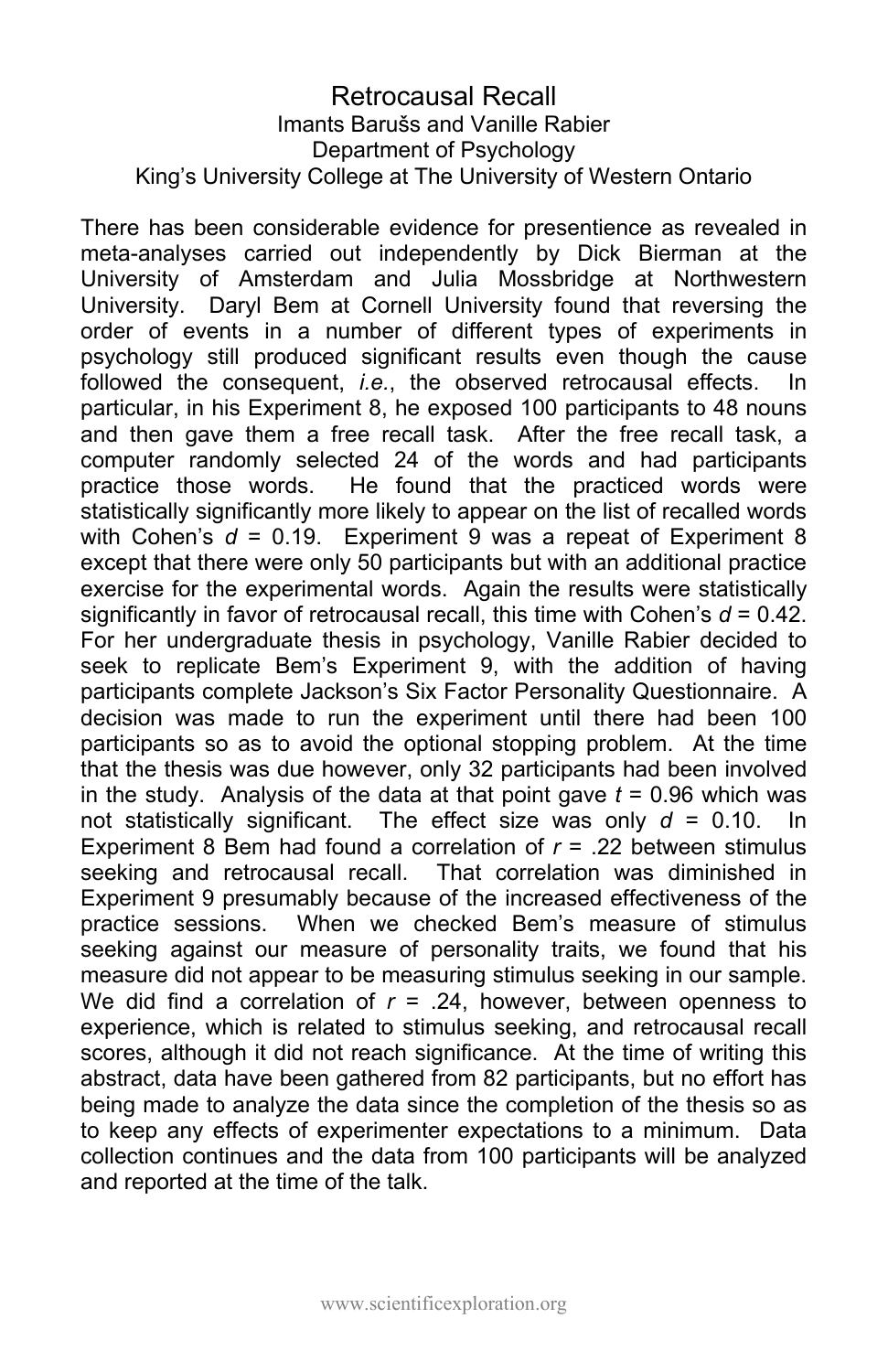## Panel Discussion *Anomalies: Do topics under the SSE umbrella have enough in common that we can learn from one another?*

Panel: Henry Bauer, with Patrick Huyghe, Roger Nelson, and Ron Westrum

Some years ago, SSE's relation to anomalistics was compared to the relation between individual sciences and the AAAS, the American Association for the Advancement of Science.

But the membership of AAAS is larger than that of societies catering to individual sciences, whereas the membership of SSE is smaller than that of several groups concerned with particular anomalies. I think those of us in SSE believe that we benefit from being in a multidisciplinary society, and we'd like to find ways of increasing our membership. That was one factor in suggesting this panel, and we hope to get some audience feedback about that.

The comparison between SSE and AAAS has implications for our membership policies. Joining AAAS requires some recognized credentials and also, thereby, adds a bit to those credentials. Anomalists face a problem on that score. Much of mainstream science and the mass media more or less automatically compare our interests to those of flat-earth theorists, so cryptozoologists may actually get even less of a hearing if they are associate with ufologists, say, or *vice versa*. I think that's why the original SSE membership policy called for full members to have credentials in a mainstream discipline. I don't know whether our experience of 30 years has confirmed that approach as useful, or tended to disprove its value, or neither. My own guess is that it hasn't hurt and that dropping it might hurt. But what do others think about this?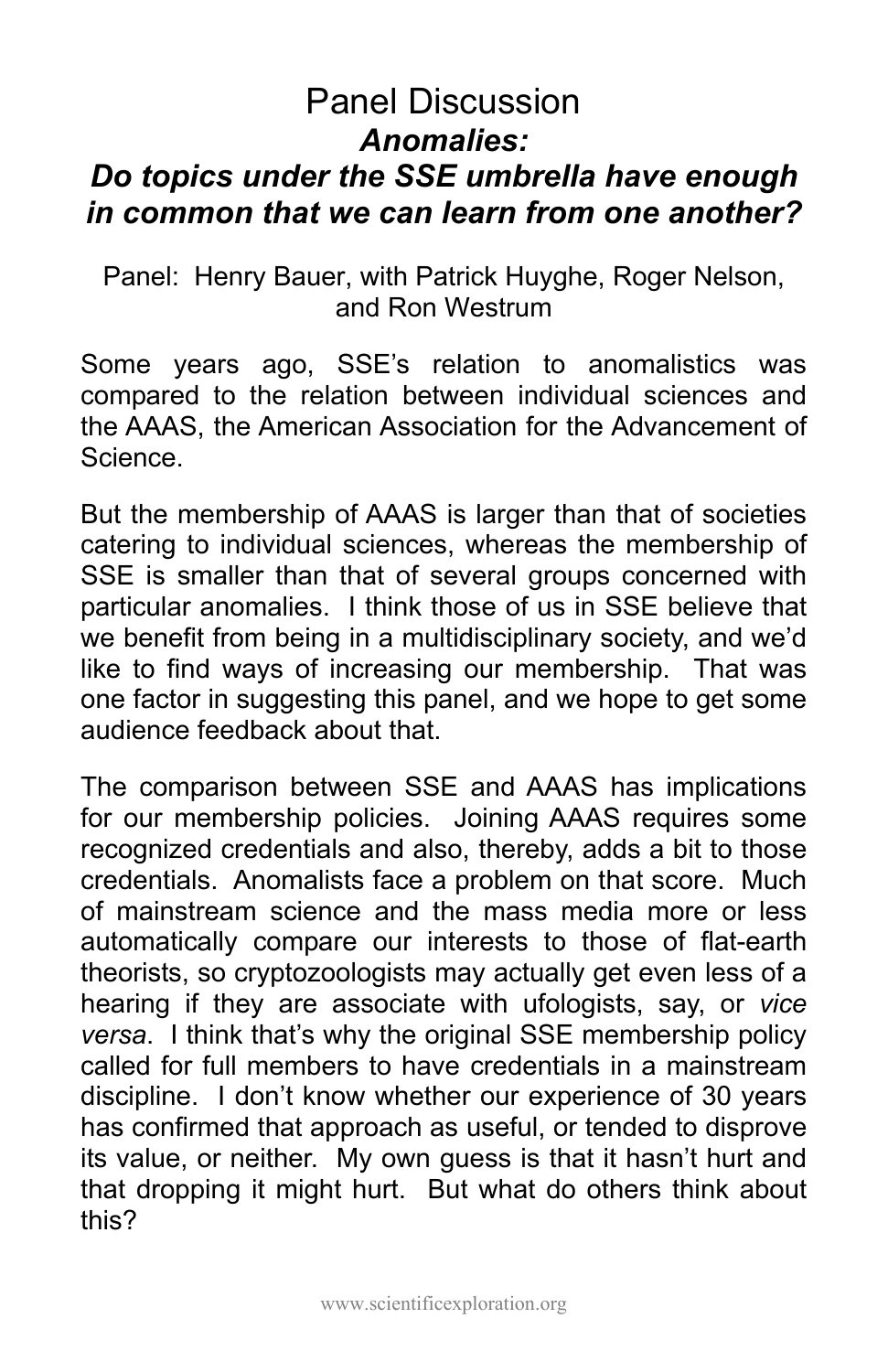#### Three Stages of Modern Science Henry H. Bauer Virginia Polytechnic Institute and State University hhbauer@vt.edu

#### Abstract — To explore scientifically presumes an understanding of what science does. Unfortunately, the common view of science is a *mis*understanding of today's science.

Science is supposed to be objectively reliable because it uses "the scientific method" and because scientists work disinterestedly, publish openly, and keep one another honest through peer review. That common view was not too unrealistic in the early days and the glory days of modern science, but it is quite wrong about contemporary science that has ceased to be trustworthy, because it is subject to commercial and bureaucratic influences which have spawned highly damaging conflicts of interest, institutional as well as personal.

Modern science was born in "The Scientific Revolution" of the  $17<sup>th</sup>$ century and has gone through three distinct stages.

In the first stage, amateurs were seeking to satisfy their curiosity about how the world works. There were essentially no controlling interests other than truth-seeking. Any mistakes came chiefly from the inherent difficulty of making discoveries and from such inherent human flaws as

The second stage, roughly the  $19<sup>th</sup>$  century, saw science becoming a career, a plausible way to make a living, not unlike other careers in academe or professions like engineering: respectable and potentially satisfying but not any obvious path to great influence or wealth. Inevitably there were conflicts of interest between furthering a career and following objectively where evidence pointed, but competition and collegiality served well enough to keep the progress of science little affected by that conflicting career interest.

In the third and present stage, which began at about the middle of the  $20<sup>th</sup>$  century, science faces a necessary change in ethos as its centurieslong expansion at an exponential rate has changed to a zero-sum steady-state situation that has fostered intensely cutthroat competition. At the same time, the record of science's remarkable previous successes has led industry and government to co-opt and exploit science and scientists. Those interactions offer the possibility for individuals to gain considerable public influence and wealth. That possibility tends to corrupt, and great influence and wealth can corrupt absolutely. Outright fraud in research has become noticeably more frequent. The public cannot now rely safely on the soundness of advice from the scientific community.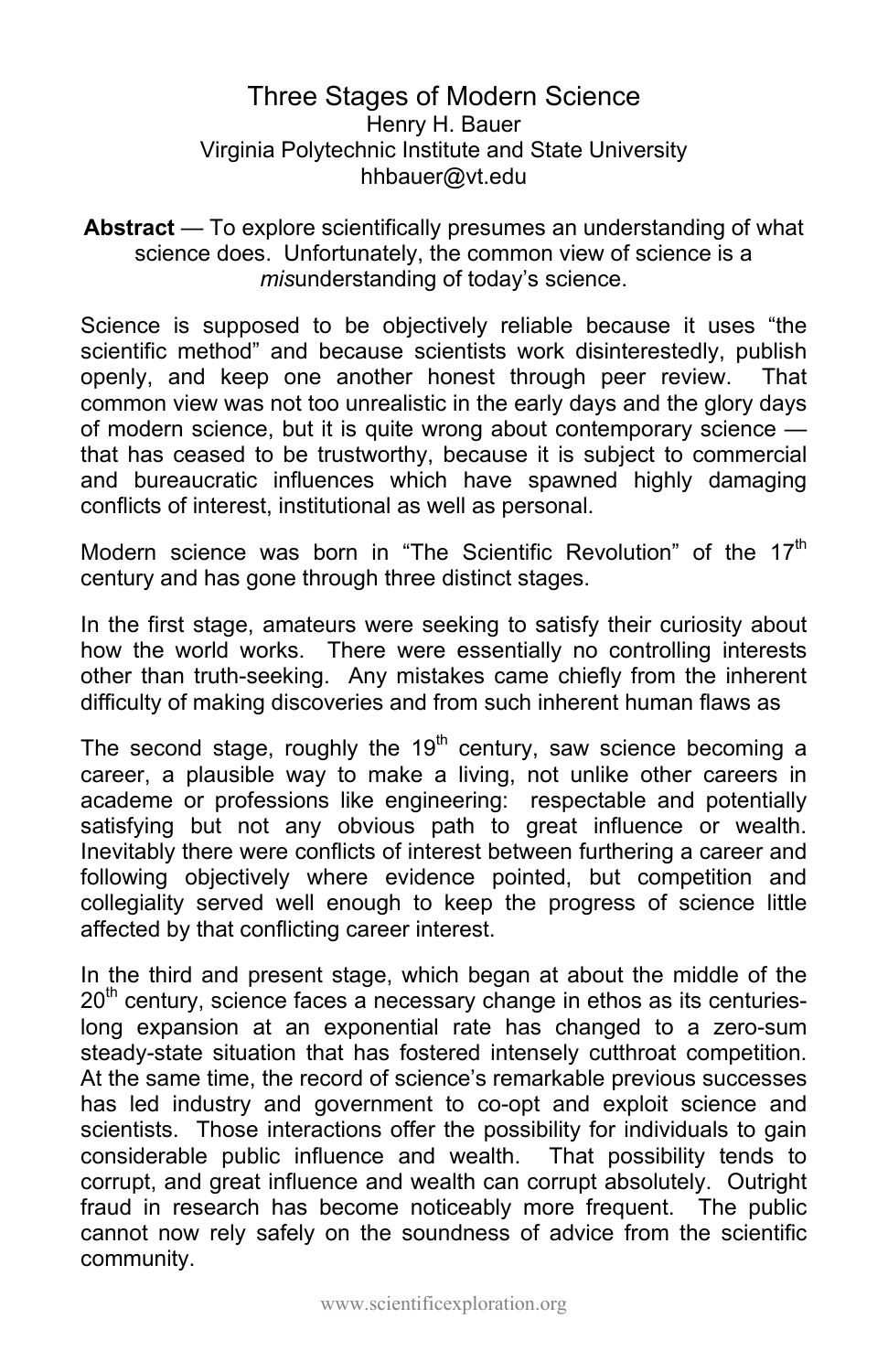#### The Neurocosmology of Consciousness: A Theoretical Model of Emergence, Evolution, Psi, and Survival James E. Beichler West Virginia University at Parkersburg

New theoretical research indicates that a "living force" can be equated to the overall matter/energy curvature pattern of an organism, while mind and consciousness are the electric and magnetic counterparts of the matter/energy pattern. In fact, all living organisms are complex matter/energy patterns (comprising the structural and biochemical body) supplemented by extremely complex electric field (electromagnetic scalar potential) patterns and magnetic field (electromagnetic vector potential) patterns, constituting mind and consciousness. The brain alone should no longer be considered the home of mind and consciousness in the body. The brain only seems to be the functional seat of mind and consciousness because of the dense concentration of neurons in the brain. A strict study of the magnetic vector potential field patterns associated with neurons and neural nets demonstrates how thoughts and streams of thought originate in the brain and are stored magnetically at and within the points in space-time occupied by the brain and body. Microtubules, which act as bio-magnetic induction coils, form electromagnetic transceivers in conjunction with axon wall capacitors within neurons. They are the primary structural bio-unit used for building, storing, and retrieving memories in the mind. Systems of electromagnetically interacting microtubules act as pattern guides for the storage and retrieval of memories at the quantum level by the quantized nuclear magnetic resonance of water molecules. Mind and consciousness could thus be considered a four-dimensional electric-magnetic (scalarvector) potential field holographic body that maintains a semi-independent existence that is fully capable of surviving death. In fact, the survival of consciousness is all but guaranteed by a classical electromagnetic theory modified by the existence of a fourth spatial dimension. Under these circumstances, many forms of psi are natural and even required by the hyper-dimensional space-time structure utilized by the model. Just as our normal five senses evolved to operate in the four-dimensional space-time continuum that we occupy, a sixth sense would be required by evolution to operate in the extended five-dimensional space-time. Since consciousness is a physical extension of living organisms into the higher spatial dimension, consciousness becomes the sensing organ for the sixth sense and thus mediates psi contact between different consciousnesses as well as consciousnesses and other material bodies throughout the universe. Furthermore, this physical model implies a new top-down form of evolution based on the emergence of electric and magnetic potential complexities within living organisms. This new form of evolution easily explains paradoxical anomalies in the geological record such as the Cambrian explosion and leads to an expansion of the laws of thermodynamics that renders the evolution of physical systems (as opposed to just biological systems) a natural principle of the physical/material universe that can explain many cosmological anomalies.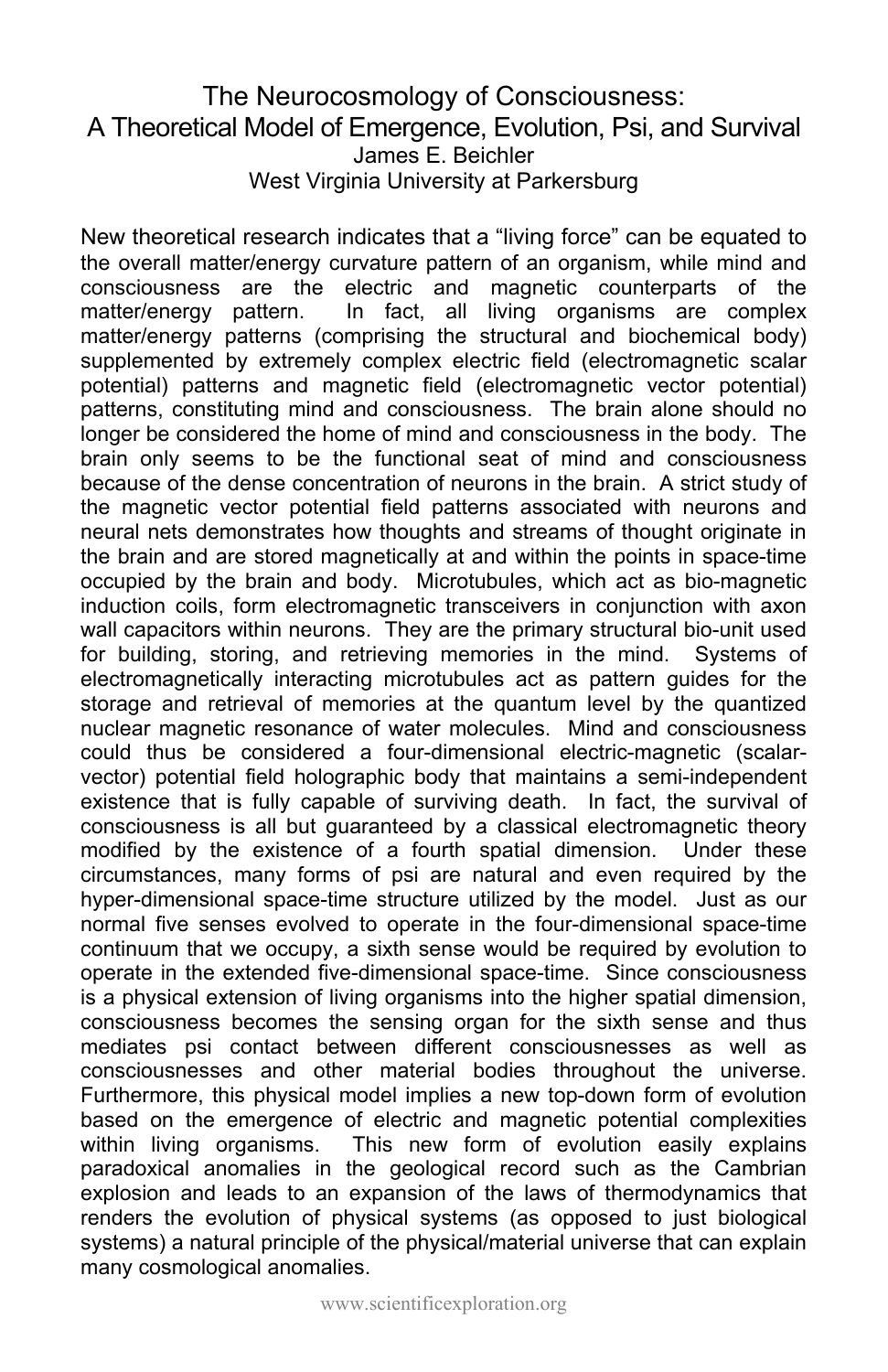### The Source of Mediums' Information: A Quantitative Phenomenological Analysis Julie Beischel, Adam Rock, Mark Boccuzzi Windbridge Institute

Previous research has demonstrated that skilled mediums can report accurate and specific information about the deceased loved ones (termed discarnates) of living people (termed sitters) using anomalous information reception (AIR); that is, without any prior knowledge about the discarnates or sitters, in the absence of any sensory feedback, and without using deceptive means. The source of the information obtained using AIR, however, has not been established. The body of proof-focused data collected to date cannot differentiate among (1) super-psi; (2) psychic reservoir models (collectively "somatic psi") in which mediums use clairvoyance, precognition, and/or telepathy with the living to acquire information about discarnates; and (3) the survival of consciousness hypothesis in which mediums use "survival psi" to communicate telepathically with discarnates. Recent qualitative research, however, indicates that mediums' subjective experiences during mediumship readings for the deceased are distinguishable from their experiences during psychic readings for the living. In order to further investigate these findings, this study employed the Phenomenology of Consciousness Inventory (PCI), a standard retrospective phenomenological analysis tool that quantitatively measures 26 phenomenological dimensions, to assess the experiences of ten Windbridge Certified Research Mediums (WCRMs) during readings for living targets and readings for deceased targets. During each reading, the medium was given the first name of a target and then asked specific questions about the target (e.g., physical and personality descriptions, hobbies/interests). Both the WCRMs and the experimenter interacting with them were blinded to which targets were living and which were deceased. After each reading, the medium completed the PCI. During 19 of the 20 readings, the WCRM stated her impressions regarding the status of the named target (living or deceased). In 14 of those cases, the WCRM's impressions accurately reflected the status (74%, binomial probability, onetailed,  $p = 0.032$ ). In addition, six of the WCRMs were able to accurately determine the status of the targets in both of their readings. It should be noted that the WCRMs were instructed that the target for each reading could be living or deceased and not that they would be reading one of each type of target. A significant difference was seen between the living target condition and the deceased target condition for the dimension Love with higher scores in the deceased reading condition (living target: 2.65 ± 1.11 *vs.* deceased target:  $3.55 \pm 0.55$ ,  $p \le 0.05$ ). In the subset of six WCRMs who accurately determined the status of both targets, significantly higher intensity values were seen for readings for deceased targets (*vs*. readings for living targets) for the dimensions Positive affect, Joy, and Love (all  $p < 0.05$ ). These quantitative data collected under blinded conditions reflect the WCRMs' qualitative descriptions of the differences between communication with the deceased and acquisition of psychic information and provide further evidence distinguishing between survival psi and somatic psi.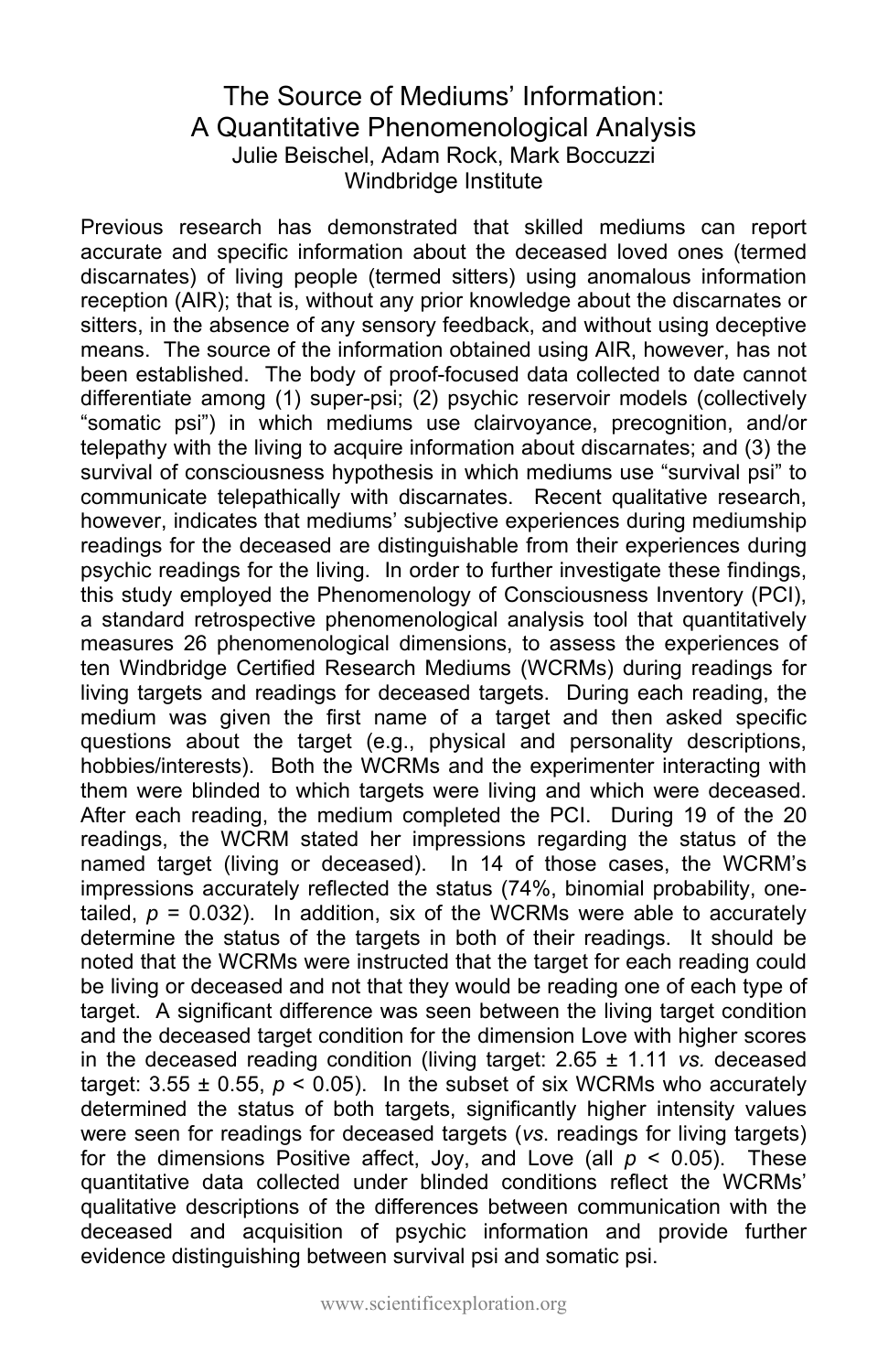### Re-thinking Placebo: Transitioning from Mice Trials to Human Subject Design William F. Bengston St. Joseph's College

Among the assumptions of traditional experimental design is that subjects, randomly separated into experimental and control groups, are distinct and independent. Double-blinded studies are assumed to control for both experimenter bias and anticipation effects on the part of human subjects. The latter is often called the placebo effect, presumed to be psychological in origin. Data analysis focuses on the differential outcomes between experimental and control groups, which are assumed to be due to the given stimulus. If there are no post-experiment differences between groups, the stimulus is interpreted as having had no effect.

In a dozen experiments at five independent labs, mice were injected with a fatal dose of cancer and treated by volunteer healers. Both experimental and control mice exhibited an anomalous remission pattern that seemed to mimic the placebo effect. As this placebo effect in mice should not have had any psychological component, it is instead hypothesized that placebo may in fact at least partially be explained by resonant bonding. If resonant bonding can be widely demonstrated in nature, then there exists a very real possibility for widespread misinterpretation of experimental results, especially type II statistical errors.

An experimental design using human subjects is proposed which will unravel the proportion of placebo that is due to psychological factors and the proportion that is due to resonant bonding.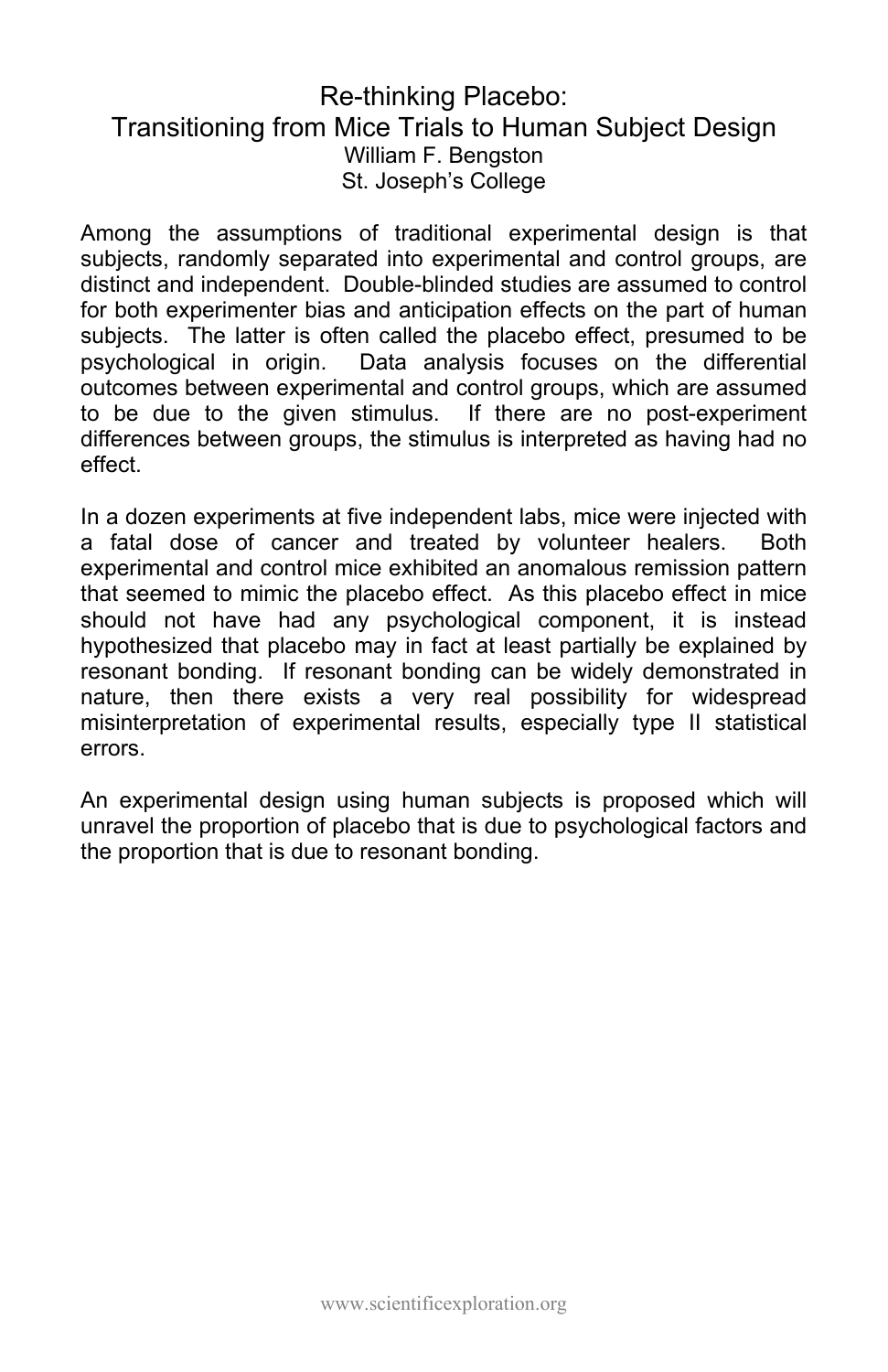#### New Meaning from the Science of the Subjective By K. C. Blair Good Samaritans International Sponsored by Ulisse Di Corpo KCBlair@GoodSamIAm.com

Early in my search to satisfy my curiosity of how healing and health work, I learned that mom's soup helps us heal due to her servings of TLC, not so much the physical ingredients. After soup I studied the placebo (sugar pill) effect and learned it helps us heal due to (1) the physician's caring intent to please the patient, (2) the patient's caring intent to please the physician, and (3) their combined compassion for each other, not the physical starch sugar pill.

After soup and the placebo, I studied integrative medicines' treatments. Overall, allopathic medicine does more harm than good, making it worse than the complementary and alternative medicines studied. While the attention and care of the physicians and their staffs enhance healing and health, the pharmaceutical companies' contribution from invasiveness and its unintended consequences have been doing more harm than good.

Finally, I learned that when we want to help others, whether in medicine, religion, advertising, or one-on-one communications, it is our compassion and love that contribute to our well-being, like healing, health, happiness, peace, longevity, and everything good.

Recently, I became aware of how much my life has changed from before I started my large-scale experiments and then personally started following my data to the present. Now, unintentionally and unknowingly, I find myself to be a sample of one with pre- and post- measures in many personal experiments of the subjective. I have created a new and better life for myself and now would like to share some of my personal research and findings with you.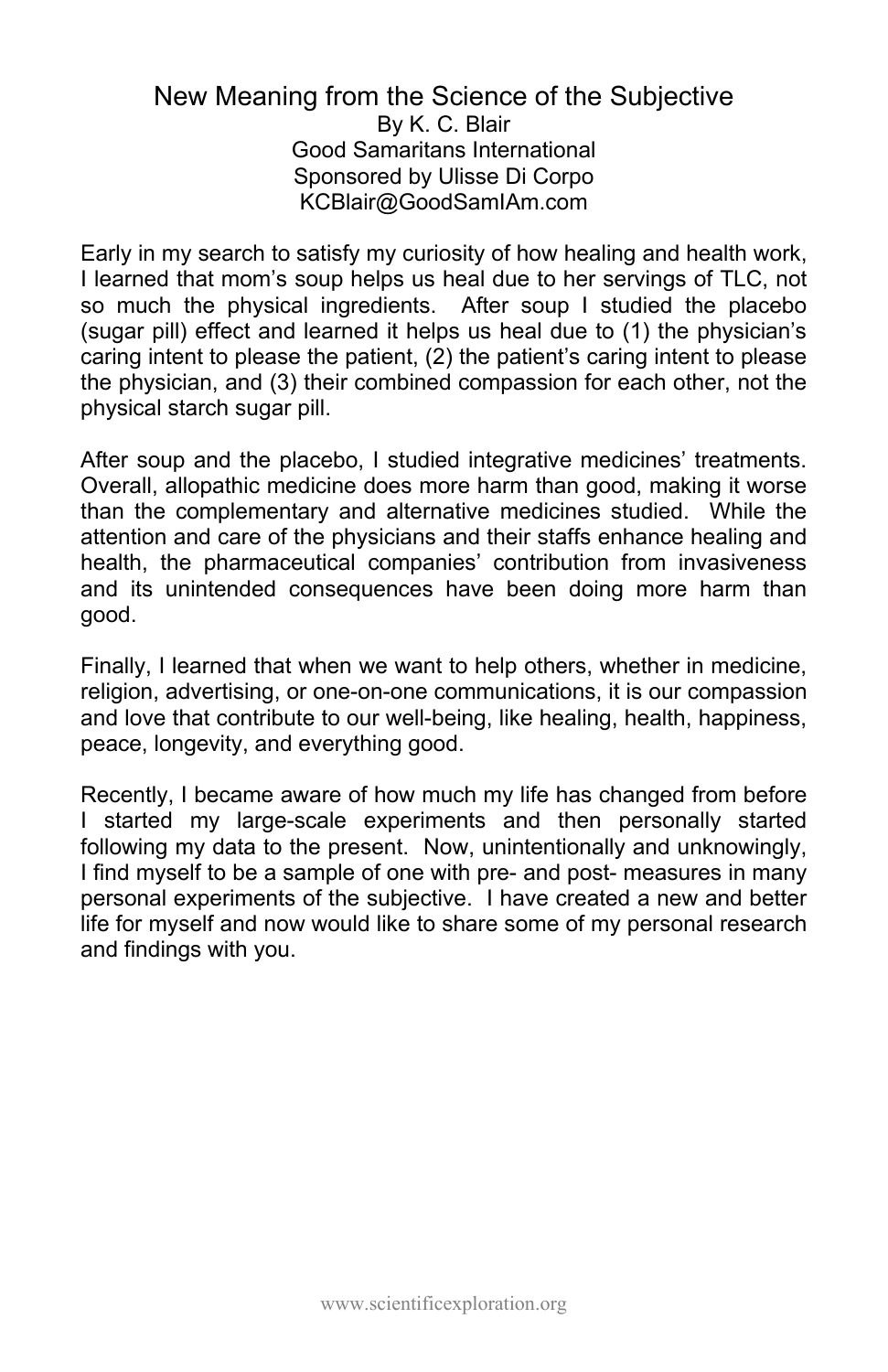#### Follow-Up Investigation of the Felix Circle Stephen E. Braude Emeritus Professor of Philosophy University of Maryland Baltimore County

In the Spring of 2010 Peter Mulacz and I conducted a preliminary investigation in Hanau, Germany, of the Felix Circle's physical medium Kai Muegge. Although controls were minimal, we agreed that the apparent dramatic psychokinetic phenomena occurring at a distance from the medium, as well as the ostensible ectoplasm visible under red light, merited further investigation, provided the Felix Group allowed us to control the proceedings.

In August 2012, filmmaker Robert Narholz joined me in Hanau for a new series of sittings with the medium. In addition to table levitations experienced in darkness (but in one case recorded in infrared video), during a "cabinet" sitting large-scale physical phenomena occurred under considerably tightened conditions, including a strip search of the medium, thorough examination of fresh clothes provided to him, and my hands-on physical control during the production of phenomena.

This presentation will describe the phenomena and controls in detail, show relevant video, and report on another series of sittings in Robert Narholz's private Austrian farmhouse, scheduled to take place a few weeks before the SSE conference.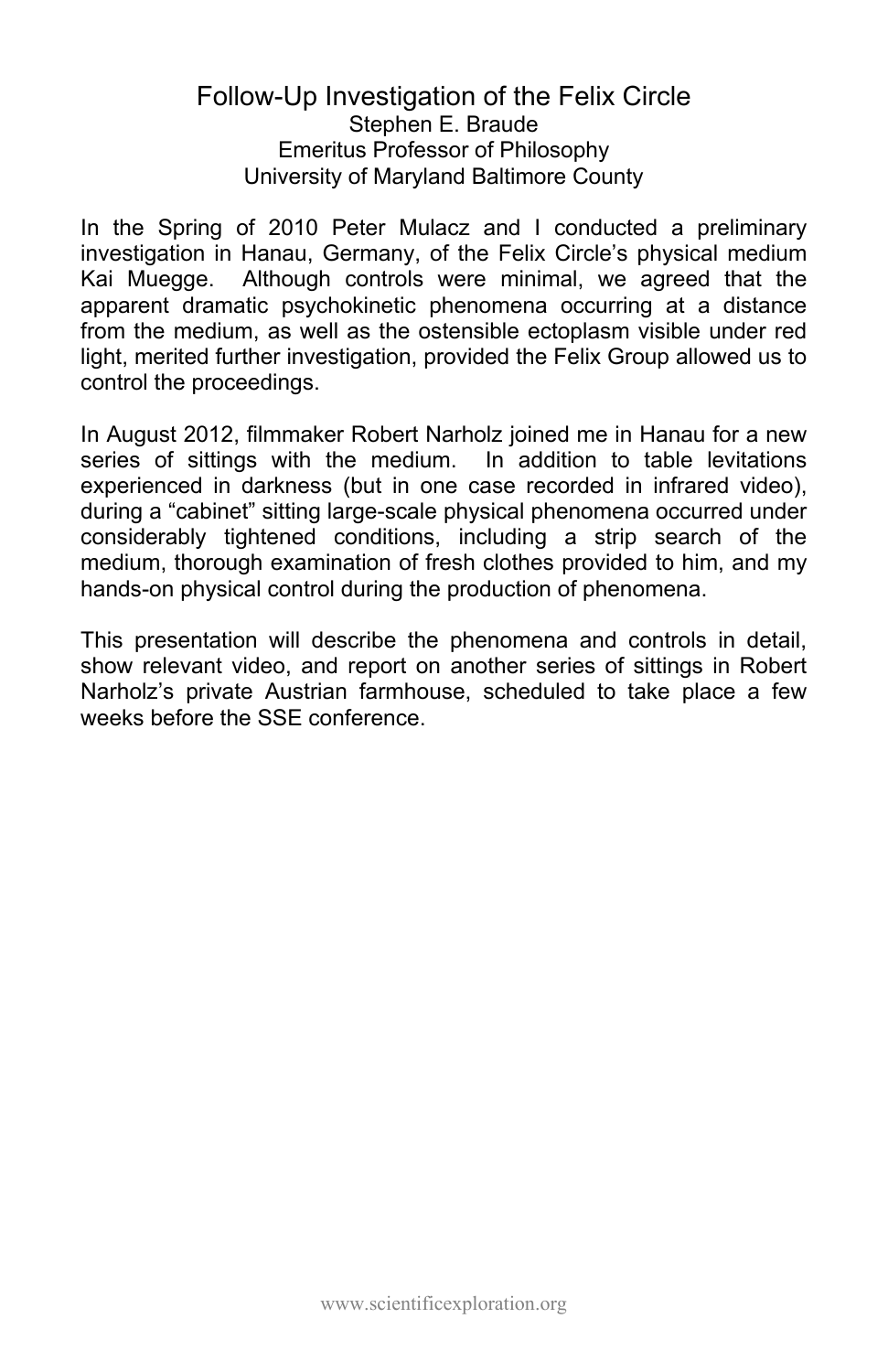#### Anomalistic Science: Redefining Boundaries and Terminology Timothy Brigham Georgia Perimeter College tim@drtbrigham.net

The terms "parapsychology" and "ufology" now implicitly carry unscientific, negative, and dismissive connotations in the minds of a significant number of both scientists and members of the public, due to a variety of factors to be discussed. These terms have also demonstrated an increasing lack of clarity in description as to what phenomena are included in their definition and study.

We discuss the latter problem as resulting from a better understanding of the range of unusual phenomena researchers encounter. Further, misperception regarding what, for example, "parapsychology" is, the phenomena it encompasses in its study, and what methods it utilizes, continues to be a barrier to both public understanding of these fields and appreciation by other scientists of the (often) careful nature of the science involved.

With a growing negativity in the minds of the public and mainstream science regarding the scientific merit and scope of said fields, a change in reference has often been discussed (*e.g.* Simmonds-Moore, 2011). Carpenter (2012) suggests changes in terminology may also have a positive effect on the manner in which phenomena under study are conceptualized and approached by authorities in the fields of medicine and psychotherapeutics.

We further the argument that a less "loaded" term be adopted. Pointing to the Cognitive Sciences as an umbrella term under which interdisciplinary collaboration is exhibited by, for example, researchers in cognitive psychology and artificial intelligence, leading to a better understanding and utilization for the wide range of research taking place in these areas, we suggest use of the umbrella term Anomalistic Science (adapted from *Anomalistic Psychology*; Zusne and Jones, 1982).

Carpenter, J. C. (2012). *First Sight: ESP and Parapsychology in Everyday Life*. Rowan & Littlefield, Lanham MD. Holt, N., Simmonds-Moore, C., Luke, D., and French, C. (2012). *Anomalistic psychology*. Palgrave Macmillan, Hampshire, UK. Zusne, L. and Jones, W. H. (1982). *Anomalistic Psychology: A Study of Mgical Thinking*. Psychology Press, New York, NY.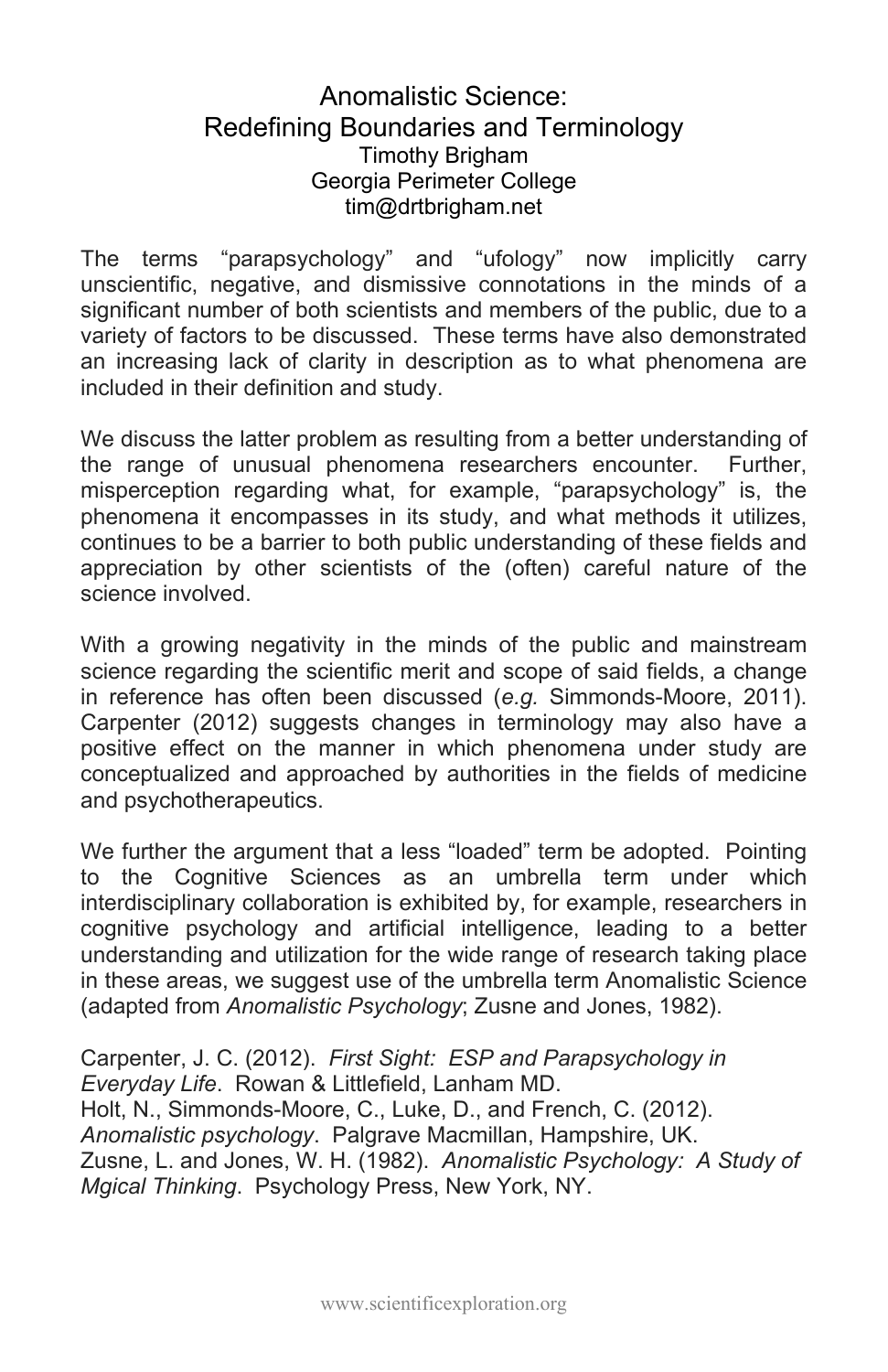#### UFO Reports: How to Defend an Anomaly with Less-Than-Ideal Evidence Eddie Bullard University of Indiana, Bloomington

The argument that a distinctive UFO phenomenon exists does not rely on anything as incontrovertible as alien bodies or unearthly technology. Instead we depend on anecdotal testimony, a form of evidence so weak that science largely despises it. So it goes with most anomalies. Eyewitness accounts claim their reality but precious few will ever cross the barriers of proof and enter into the realm of consensus acceptance.

In starkest terms, at least one UFO report has to hold up as genuine or UFOs do not exist. Given the weakness of anecdotal evidence, UFOs stand a fighting chance only if supported by a body of sound reports revealing some coherent pattern of appearance and behavior. Ufologists have long trusted that the UFO record manifests such a body of evidence. Skeptics have tried to chip away at this core, arguing that if some of the seemingly infallible cases fall on close examination, all cases in principle can meet the same fate and therefore there are no UFOs.

The skeptics have gotten the better of this dispute lately. They have found plausible explanations for several impressive cases, even the 1965 Exeter sighting that many ufologists, myself included, felt sure would stand forever. These embarrassing failures call for some soulsearching among the defenders of UFOs. With some urgency now, questions of what constitute sound evidence and a defensible case demand consideration.

I offer examples of the weaknesses of seemingly genuine cases to show what ufologists have overlooked. A pattern of blind spots becomes apparent. Other examples illustrate the qualities of strong cases and sound investigations to reaffirm that something unconventional seems to exist after all. In this argument I do not promote any particular interpretation; in fact one of the pitfalls of ufology lies in its readiness to force experiential phenomena to fit cultural expectations. What I want to establish is a bottom-line case for a coherent phenomenon that does not reduce to conventional terms (and for this reason the focus will be on basic sightings rather than more controversial subjects like abductions or Roswell). The principles that serve a critical and science-friendly ufology can also apply to the study of other experience-based anomalies, in an effort to make the best of the less-than-ideal evidence characteristic of, but not necessarily fatal to, fringe subjects.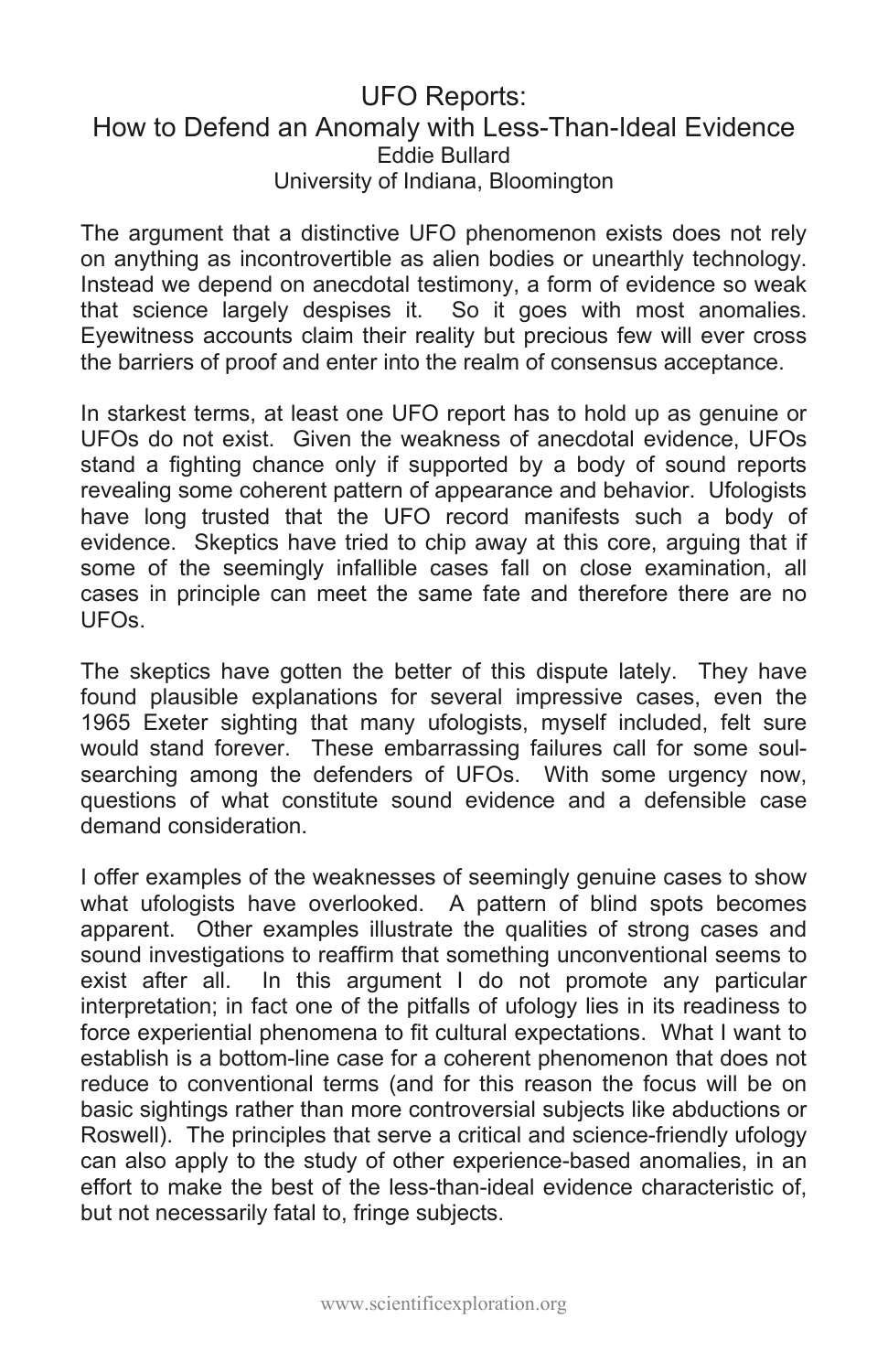#### A Reappraisal of Yoga in Light of Recent Developments in Cognitive Neuroscience Donald J. DeGracia Associate Professor of Physiology Wayne State University School of Medicine

The mind-body problem has perplexed and challenged the Western intellect from ancient to modern times. In spite of millennia of debate and attention, the issue has been unresolved. Solving this problem would affect all aspects of human endeavor including science and philosophy, medicine, the arts, industry, and social institutions. It is not generally appreciated in Western understanding that the classical Raja Yoga of Patanjali, and its diverse offshoots, solves the mindbody problem. Yoga makes the extraordinary claim that the nature of objective reality can be found only in the depths of subjective consciousness. This is the opposite of Western approaches that assume the nature of objective reality is to be found in the detailed study and intellectual characterization of our sensory experience. Until recently, the impasse between Eastern and Western views of the mind-body problem could not be bridged. In this talk I will discuss how recent advances in the neurosciences are producing an empirical view of brain function that supports the yogic solution to the mind-body problem.

We first discuss that yoga it is not a philosophical or intellectual system, but is a system of introspective methods for systematically exploring consciousness. The premise of yoga is that our mind derives from a projection of consciousness through a point-like "anu," hidden in the depths of consciousness. The goal of yoga is to find this anu, pass through it, and discover the objective nature of reality. The methods of yoga: (1) systematically silence mental functions ("*yoga chitta vritti nirodhah*"); (2) develop the technique of samadhi, or the extreme concentration of consciousness; and (3) use samadhi to find the anu and penetrate it. This seemingly fantastic view of the power of introspection is supported by recent findings in neuroscience.

The notion that the brain, in any sense, records an external reality has eroded. Instead, the brain is now understood to be a self-referential and closed informational system. Brains display complex spontaneous patterns of activity, even during rest and inactivity. Dramatically, sensory stimulation has been shown to evoke pre-existing patterns of neural activity that spontaneously occur in the absence of sensory stimulation. Such findings imply that we do not experience an external world in our sensory experience; we experience patterns in our brain, and hence mind, that we interpret as an external world. Thus, the objective reality we discover studying sensory experience is the structure of the human brain and mind, implying that science itself is a form of introspectionism. Thus, the gap between traditionally Western and Eastern approaches is closed as these views converge to a common paradigm. This provides a foundation to consider the literal nature of yogic claims and to make a serious effort to integrate yogic methods with traditionally Western methods of knowledge discovery.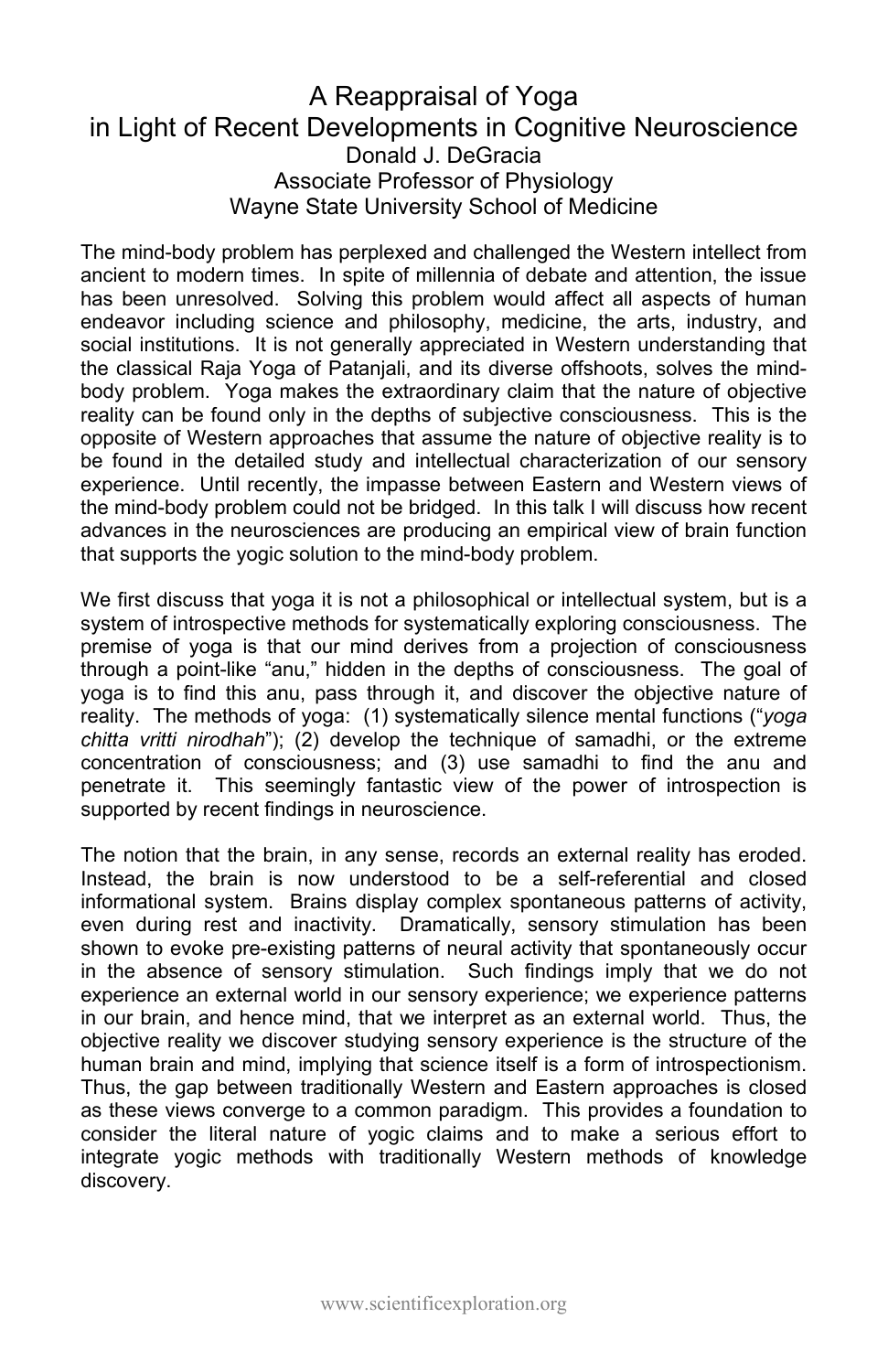#### Testing Hypotheses about Precognition York Dobyns University of Kentucky yorkdobyns@yahoo.com

A small-scale but long-running experiment in precognition aimed, in part, at testing the "conventional wisdom" of parapsychology took place in the period 2009–2012. The experiment was forced-choice. Multiple trials (usually five) were conducted in a single session, while feedback was provided only between sessions. A single participant generated all data.

A feature that may be of some methodological interest is provided by an alternative statistical evaluation for binary precognitive outcomes. Many precognition protocols, including standard Associative Remote Viewing, allow only a binary outcome. If the underlying phenomenon being predicted is a quantitative rather than pure binary variable, however, it can be possible to achieve greater statistical resolution by computing a test statistic that takes this variation into account. The sum  $S = P_1V_1 +$  $P_2V_2$  + ... +  $P_nV_n$ , where Ps are predictions (interpreted as + 1 or -1) and Vs are values of the predicted process, can be shown to have expectation 0 and a directly computable variance under rather modest assumptions. For certain behaviors of the predictions S will have greater statistical power than a simple count of correct predictions.

The experiment in question, evaluated by either approach, appears to have shown a substantial early effect followed by a decline. The experimental database also allows evaluation of attempts to vary the protocol to retrieve a sense of freshness and interest for the operator while maintaining the same statistical design so as to permit pooling of data, and of the effect of different degrees of experimenter blinding on the outcomes.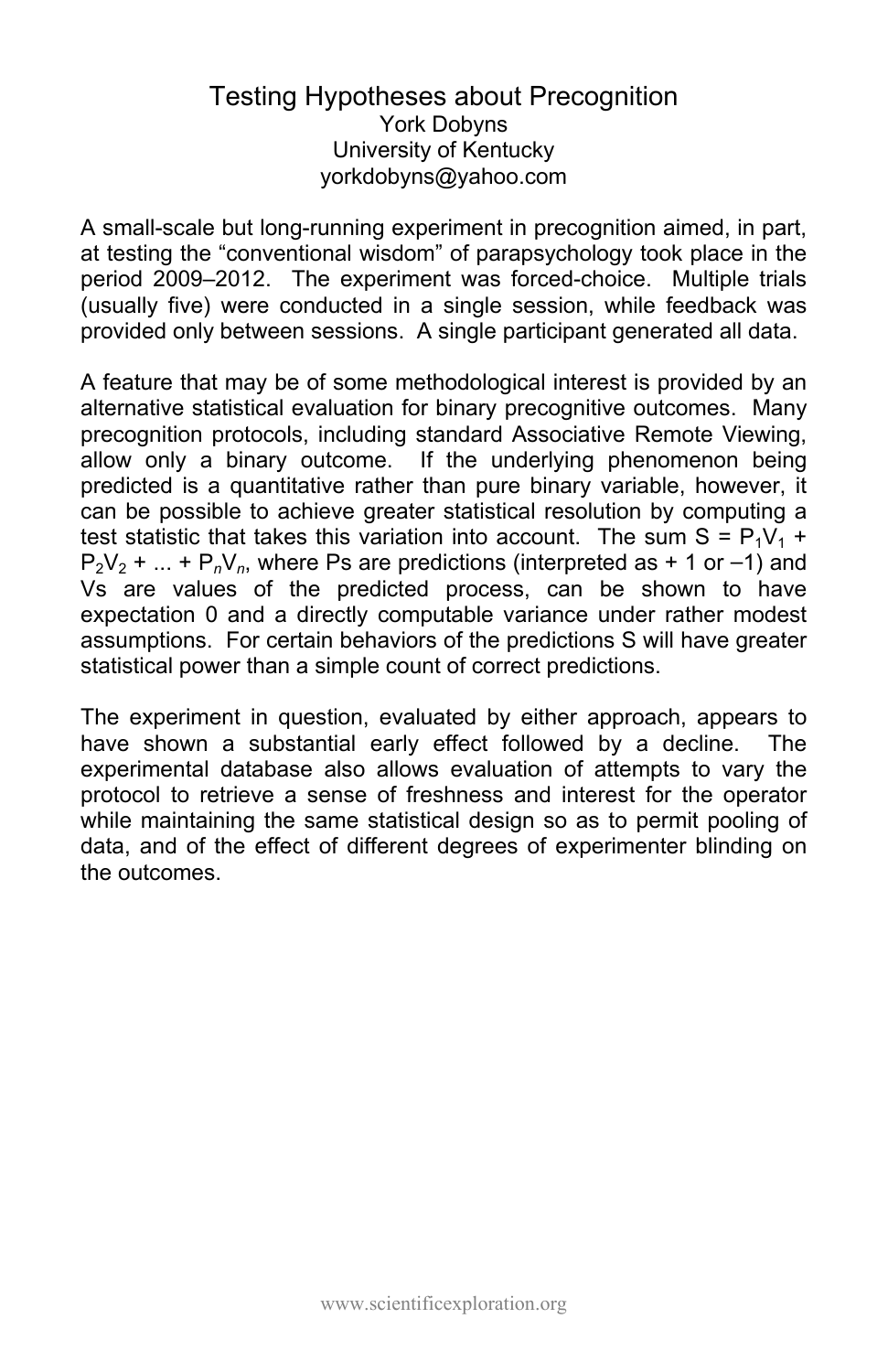### Telesomatic Events: When Distant Bodies Behave as One Larry Dossey

In the 1960s, the American neuropsychiatrist Berthold E. Schwarz coined the term *telesomatic* from the Latin for "distant body." Schwarz documented events in which individuals experience similar sensations or actual physical changes, even though they may be separated by great distances. Telesomatic events have been called "telepathy with an attitude." Hundreds of these often dramatic events have been reported over the decades. They suggest that the persons involved are somehow linked through consciousness, as if two bodies were sharing a single mind.

A classic case is reported by Guy Lyon Playfair in his book *Twin Telepathy*  (2002). It involved four-year-old identical twins, Silvia and Marta Landa. When Marta burned her hand on a hot clothes iron and a large red blister was forming, an identical blister was forming on Silvia's hand, who was miles away visiting her grandparents. The blisters were on the same part of the same hand and were identical in size. Playfair's study of twins concluded that only about 30 percent of identical twins are highly prone toward telepathic and telesomatic exchanges, and that these events occur most commonly during a crisis.

The famous twin studies at the University of Minnesota are often cited by skeptics as evidence that telesomatic and telepathic exchanges do not occur between twins. But Playfair showed that the Minnesota researchers found no telepathy in twins for good reasons: they did not test for it, and they were looking in the wrong place.

Professor Ian Stevenson, a founder of the Society for Scientific Exploration who is best known for his investigations of children who remember past lives, was also interested in "telepathic impressions," his term for Schwarz's "telesomatic" events. In his classic book, *Telepathic Impressions: A Review of 35 New Cases* (1970), Stevenson reported that telepathic impressions/telesomatic events usually take place between individuals who are emotionally close, and that the events usually center on situations involving physical danger, crisis, illness, or impending death. He suggested that these experiences might convey a survival advantage to those experiencing them.

David Lorimer, a founder of the U.K.'s Scientific and Medical Network, reports several typical cases in his book *Whole in One* (1990). Lorimer makes a case for what he calls "empathic resonance," which he believes links individuals across space and time.

Telesomatic events may be prefigured in recent evidence demonstrating non-local communication between isolated and shielded human neurons; correlated EEG and fMRI patterns between distant individuals; and correlations in emotions and behaviors between distant strangers.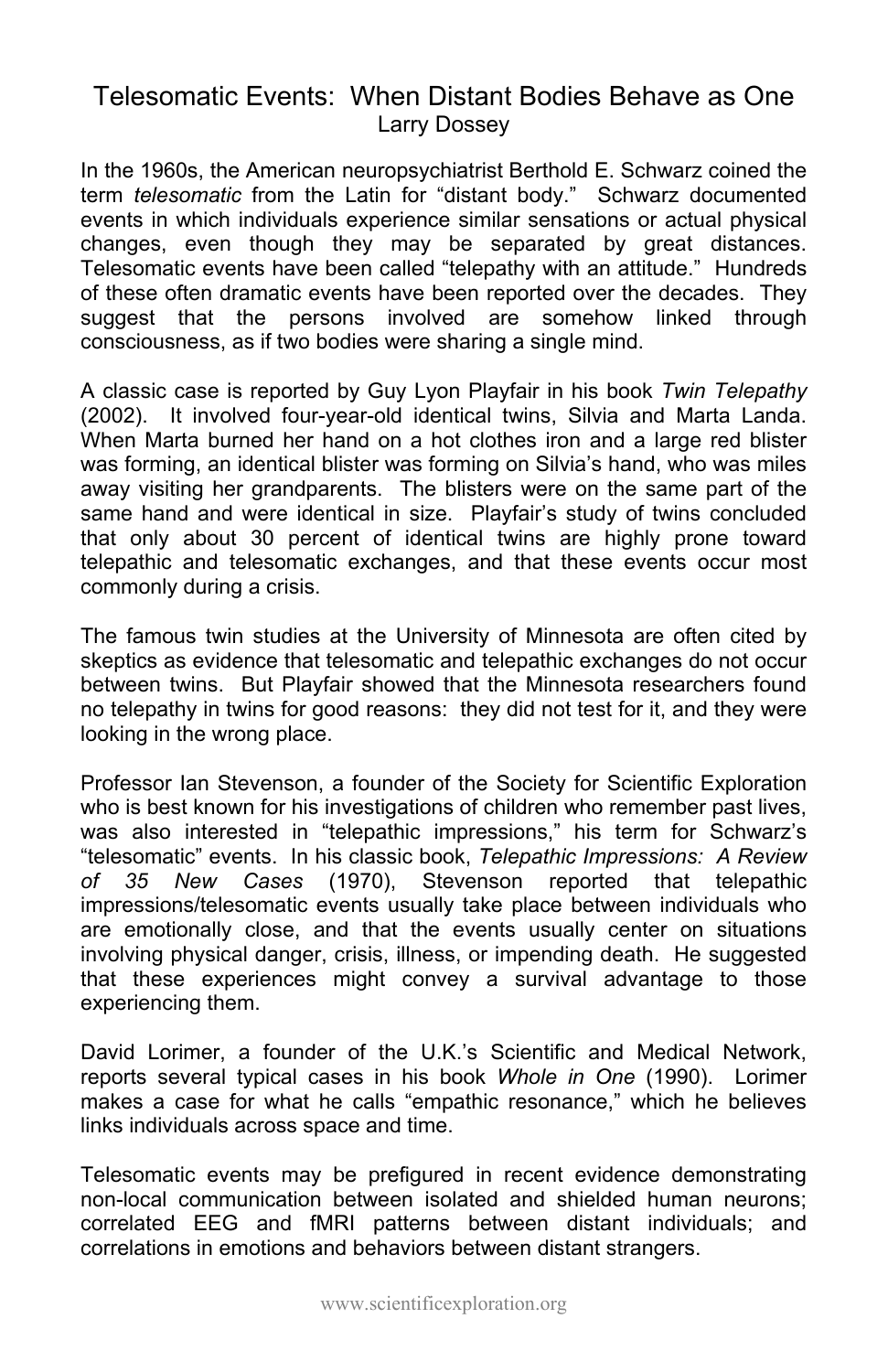## Do Tables Tilt, Turn, and Float? Table Levitation Phenomena, 1850–2010 Walter Meyer zu Erpen

Since 1848, scientists have investigated the possibility that human beings (individually or collectively) can cause objects to move at a distance through some inexplicable ability, often referred to as psychokinesis (PK). With the advent of the modern Spiritualist movement, table-tilting as an alleged means of communication with the spirit world spread rapidly. While some Spiritualists believe that surviving spirits directly cause objects to move, others believe that spirits somehow draw upon the "energy" contributed by the séance participants in order to communicate.

While science cannot accept either Spiritualist explanation, most scientists who undertake first-hand investigation conclude that séance-room table movements are not produced through normal physical means. Investigation of these phenomena falls within the realm of "Unsettled Science" because there is no consensus about their causation, despite numerous attestations as to their reality.

Can table movements be explained by the vague concept of unconscious muscular action (UMA) that Michael Faraday (1791–1867) proposed to dismiss them in the 1850s? William Jackson Crawford (1880–1920) and other scientists continued to investigate and reported inexplicable forces, including complete levitation of heavy tables. In the 1920s, Canadian medical doctor T. Glen Hamilton (1873–1935) conducted séance room experiments that resulted in the best photographic collection of non-contact table levitations, worldwide.

If UMA cannot explain all table movements, might they be a mind-over-matter effect? To understand the psychological factors in the manifestation of PK, clinical psychologist Kenneth Batcheldor (1921–1988) began conducting experiments with his students in the 1960s. Using infrared flash photography, in complete darkness, one photo shows the table tilted with the added weight of a student seated on it.

In the 1970s, Iris Owen (1916–2009) and A.R.G. (George) Owen (1919–2003) (early SSE members) discovered Batcheldor's work on the important role of "witness inhibition" and "ownership resistance" regarding paranormal events. Working with the Toronto Society for Psychical Research, the Owens filmed good table movements in full light. The group addressed the inhibiting psychological factors through creation of "Philip", an imaginary ghost.

In 1991, the presenter began an historical study of T. G. Hamilton's Winnipeg experiments and soon met the Owens. From 1998–2010, in a Spiritualist home circle, Walter observed strong psychokinetic table movements, including lifting, rocking, and pivoting of a sturdy table. In collaboration with Iris Owen, the Victoria-based group was featured in the documentary "Conjuring Philip" (2007).

With historical photographs and video clips of the Victoria group's table moving in good light, Walter will argue that the phenomena are genuine. Can you help explain them?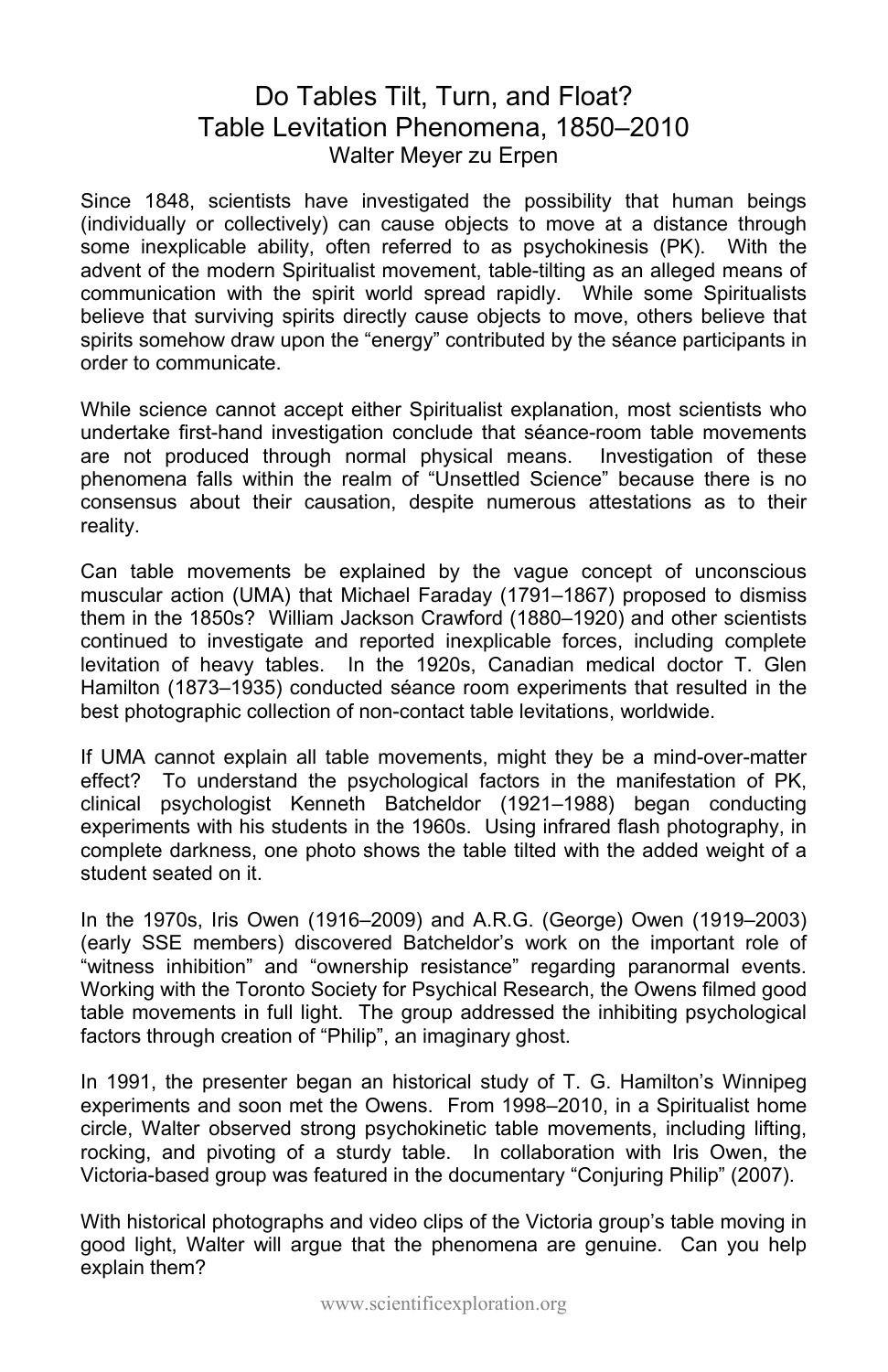#### Can Practice Effects Extend Backwards in Time? An Overview of Seven Years of Experimentation Michael S. Franklin & Jonathan W. Schooler University of California, Santa Barbara Department of Psychological and Brain Sciences franklin@psych.ucsb.edu Sponsored by Robert Jahn

Despite a significant amount of research on the topic of precognition, and the recent publication of significant findings across nine experiments in a top-tier mainstream journal (Bem, 2011), there has yet to be an experimental paradigm that has convinced the scientific community at large that retrocausality can influence human behavior. In 2007, results from a basic two-phase precognition task with promising results were presented at the SSE conference in East Lansing. Since then, over 5000 subjects (from University of Michigan, University of California, Santa Barbara, and online participants from Amazon's Mechanical Turk) have participated in the *identical* precognition experiment, but in different task contexts in which attentional states were manipulated and measured.

Cumulative data suggest that these attentional variables may contribute to the range of effects that we have observed with this paradigm, and that systematically controlling for such factors may provide more conclusive evidence. Additional confirmatory work with larger sample sizes is required, however, and currently underway, to examine this issue. Specifically, while the current prediction algorithm using these variables allows us to predict the outcome of random on-line roulette spins (black *vs.* red) for the UCSB and Mechanical Turk populations above chance ( $N = 5181$ , NBets = 1119, proportion bet on = 21%. Hit Rate = 56%), some of the earlier datasets were used to create the algorithm, so further confirmatory studies are needed to see how these results hold with subsequent real-time predictions. A summary of this systematic line of research along with the results from our latest confirmatory study will be provided.

Overall, we believe this particular paradigm has the potential to provide compelling evidence for precognition for the following reasons: (1) If a precognitive effect exists with this paradigm, then it can demonstrate tangible, real-world applications based on this effect (*i.e.*, the successful prediction of the spin of an online roulette wheel [black *vs*. red]); (2) Demonstration of a precognitive effect does not rely on an assumption of randomness of the presentation of the stimuli, so any observed effects cannot be attributed to conscious or unconscious sensitivities to stimulus order; (3) The use of novel stimuli that participants have not encountered before allow for the minimization of experimental 'noise' associated with differential familiarity; (4) The online version of the experiment allows for easy replication.

Bem, D. J. (2011). Feeling the Future: Experimental evidence for anomalous retroactive influences on cognition and affect. *Journal of Personality and Social Psychology*, 100, 407–425.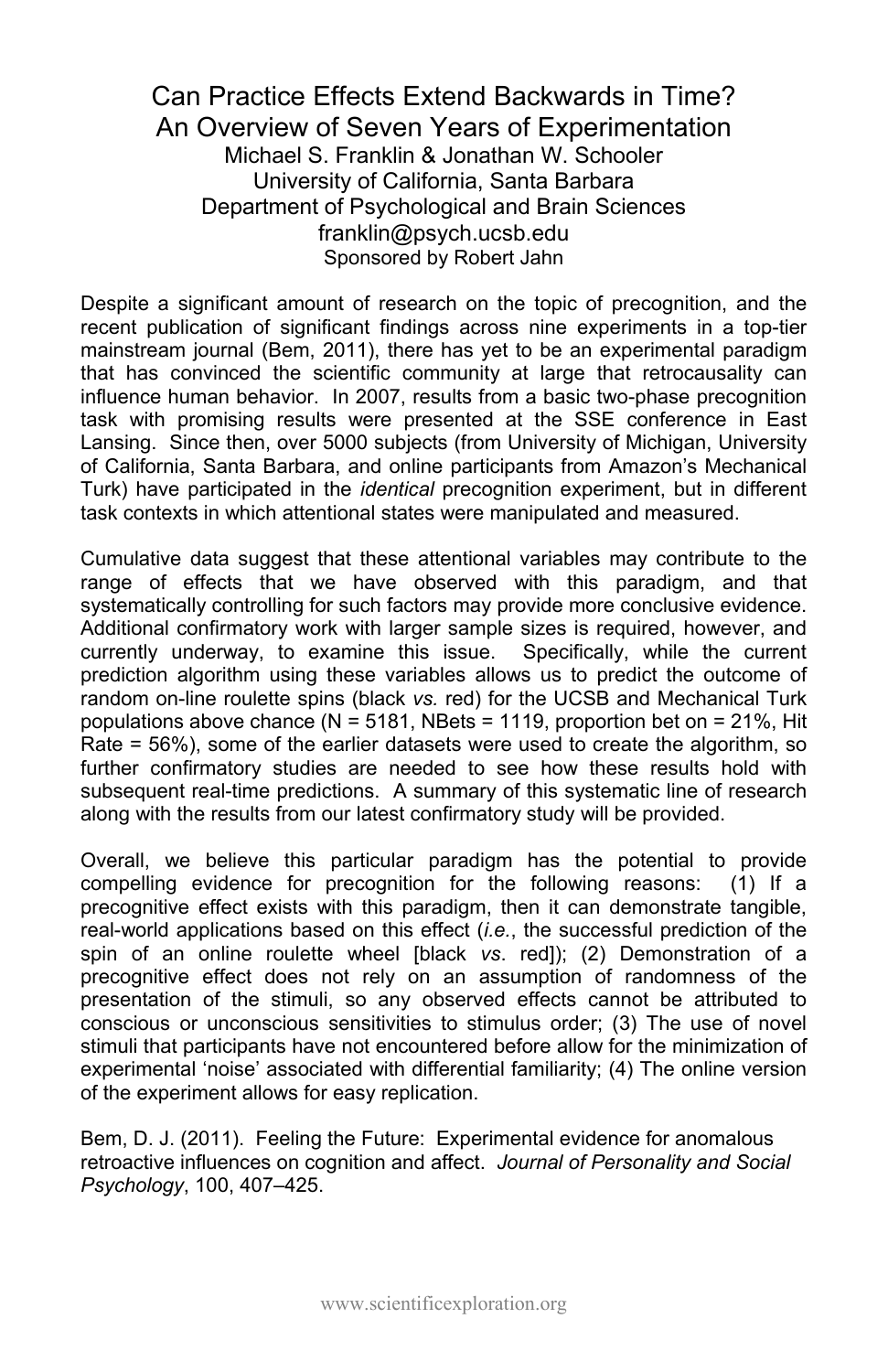#### Marginal Notes about a Popular Landform on Mars Detlef Hoyer Technical University of Hamburg-Harburg

On all images of the popular landform located in the Cydonia region on Mars, one's eye notices the margins of the beveled slopes, which seem to form straight lines and circular arcs. This appears on the very first image of the mesa taken by Viking Orbiter 1 in 1976, as well as on all further images, such as those of Mars Global Surveyor taken in 1998 and 2001, as well as on the ones of Mars Reconnaissance Orbiter and Mars Express taken in 2006.

In 1986, a so-called "Independent Mars Investigation Group" was organized to study this mesa with respect to proportions, supporting structure, and expression. They came to the conclusion that the feature on Mars shows aspects of art and architecture. Concerning the platform supporting the mesa, artist James Channon, a member of that group, stated: "…we can still see four sets of parallel lines circumscribing four sloped areas of equal size. Having these  $-$  at right angles to each other  $-$  creates a symmetric geometric rectangle."

Marc Carlotto made a geometrical fit with two rectangles as inner and outer frame for the surrounding slopes using the image of 2001. He found a ratio of height to width of 4 to 3 for each rectangle; the outer rectangle area has twice the size of the inner one. He also made a fit of ellipses to the bottom and upper slope. An aspect ratio of 4 to 3 for the edges of rectangles means that they have a diagonal of length 5. This is a basic mathematical background, which Carl Friedrich Gauss suggested could be used as a sign in an interplanetary or interstellar message.

Instead of a simple mathematical background, we get a background of art and architecture, if we emphasize the factor 2 between the area sizes of the rectangles. This double/half ratio between the areas implies a ratio of square root 2 for comparison of both widths and both heights. Fixing this ratio also for the long and short sides in both rectangles, we get aspect ratios of 4 to 2.83, which is nearly 4 to 3 with a deviation of 6%. In this way the margins of the slopes match with parts of squares and circles. Those are archetypal symbols and form structures which we know as Mandalas. Mandalas have a basic meaning in Buddhist architecture, especially in India, and appear in this mesa.

A geometric figure based on a chessboard pattern is built from circular arcs and straight lines. It is scaled and orientated to the images by variation of the four coordinates of two points: the upper and the lower end of its central axis. A least square algorithm is applied between the pixel coordinates of virtual survey stakes at the edges of the slopes and the geometric figure, to compute the best fit. The results are impressive and may push both sides of the Cydonia Controversy to reconsider the evidence.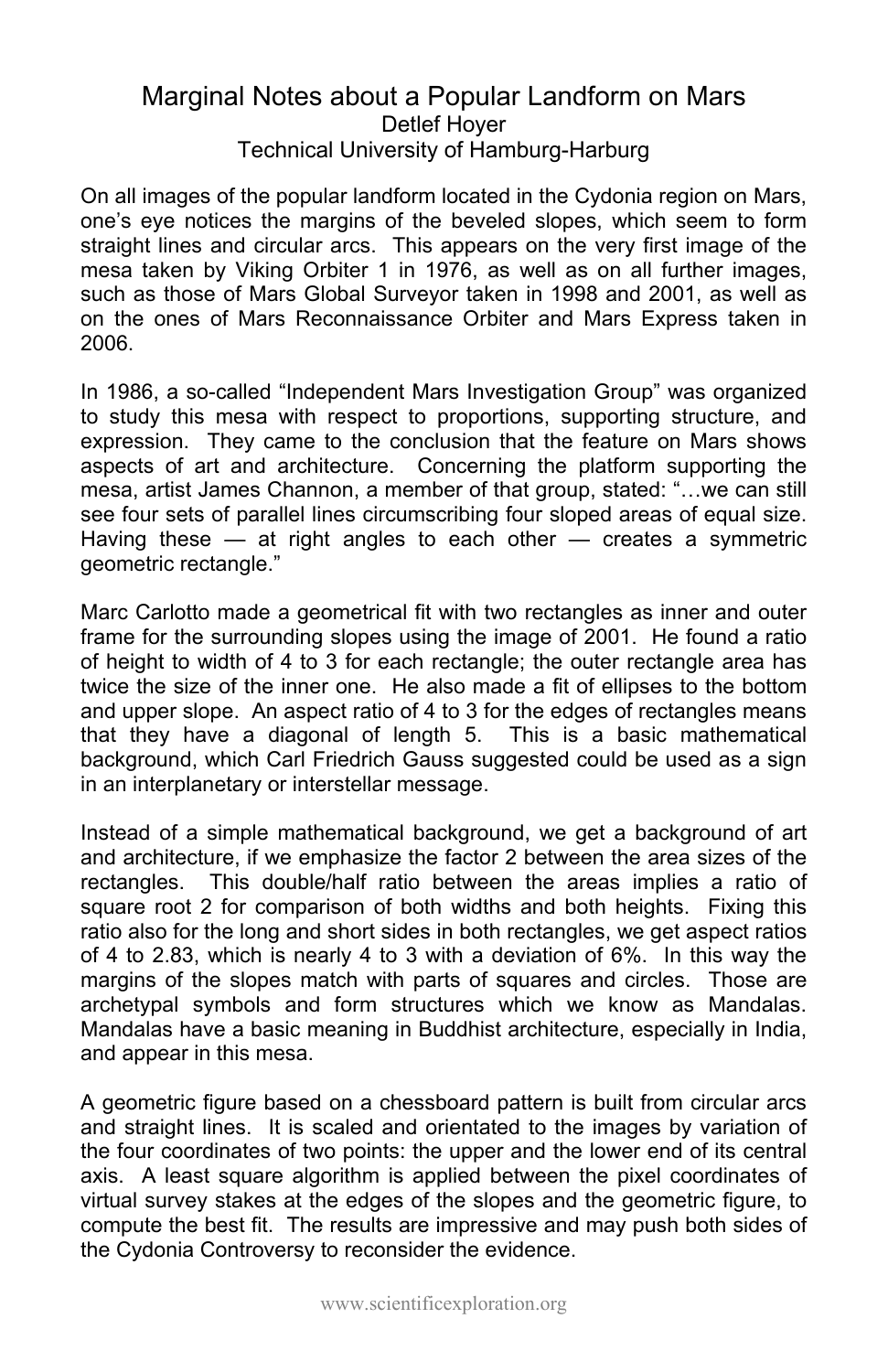#### Application of the Scientific Strong Inference Method to the UFO Technologically Advanced Being Agenda Paul J. Huspeni pjhgeburah1@gmail.com

The purpose of this paper is to apply the rigorous scientific strong inference methodology to the possible motives and agenda of presumed technologically advanced beings (TABs) controlling UFO craft. The strong inference (SI) method concepts were initially formulated by Francis Bacon (1561–1626) and more formally developed by John R. Platt<sup>1</sup> (1964), William O-Donahue/Jeffrey A. Buchanan<sup>2</sup> (2001), and Don L. Jewett $3$  (2005).

The SI method incorporates the following steps: 1) Clear statement of the problem or description of observed phenomena; 2) Generation of alternative hypotheses (causes); 3) Design of crucial experiments for each alternative hypothesis; 4) Conduction of designed experiments to obtain definitive results; 5) Elimination of hypotheses that have been refuted by experimental results; 6) Repetition of steps 2–5 above and the development of sub-hypotheses or sequential hypotheses to refine remaining possibilities; and 7) The hypothesis remaining after applying the above procedure is the most likely one.

A major challenge confronting the researcher evaluating UFO-related phenomena is the inability to design or conduct critical experiments aimed at refuting or supporting proposed explanatory hypotheses. Despite this limitation, application of the SI is possible utilizing available and acknowledged data in the form of attributes or observations. This paper examines decision trees related to material reductionist *vs.* primary consciousness worldviews and UFO phenomena reality *vs*. non-reality. The basic assumptions made in this paper are that consciousness is primary, UFO phenomena are real, and that UFOs are under intelligent direction by technologically advanced beings (TABs).

The problem statement serving as the initiation point for the SI analysis is: What are the agenda and purpose of the earth UFO visitations by technologically advanced beings (TABs)? The two alternative hypotheses examined are:  $\#1$ : All TABs have a benevolent and altruistic motive to provide guidance and aid humanity's moral, spiritual, and material development; or #2: The motivation of at least some TABs is exploitive with regards to the earth's natural resources, including minerals, flora, fauna, and human beings. This agenda and purpose are essentially equivalent to those of the European explorers colonizing Africa, and North and South America.

The SI method was applied to the two above hypotheses using "data" in the form of generally acknowledged UFO phenomena, a partial list of which includes the furtive behavior of UFOs, earth government UFO secrecy, positive abductee experiences, non-consensual abductee experiences, men-in-black visitations, cattle mutilations, and human mutilations. The application of the SI analysis eliminated hypothesis #1 based upon refuting data and gives support to surviving hypothesis #2. The implications of the results from the SI analysis are discussed with regards to possible manipulation of humanity's "mental environment" by exploitive TABs.

1) "Strong influence: Certain systematic methods of scientific thinking may produce much more rapid progress than others." John R. Platt, *Science* 16 October 1964, Volume 146, Number 3642.

2) "The weaknesses of strong inference." William O'Donohue, Jeffrey A. Buchanan, Behavior and Philosophy, 29, 1–20 (2001).

3) "What's wrong with single hypotheses? Why it is time for Strong-Inference-PLUS." Don L. Jewett, *Scientist*, 2005 November 7; 19(21): 10.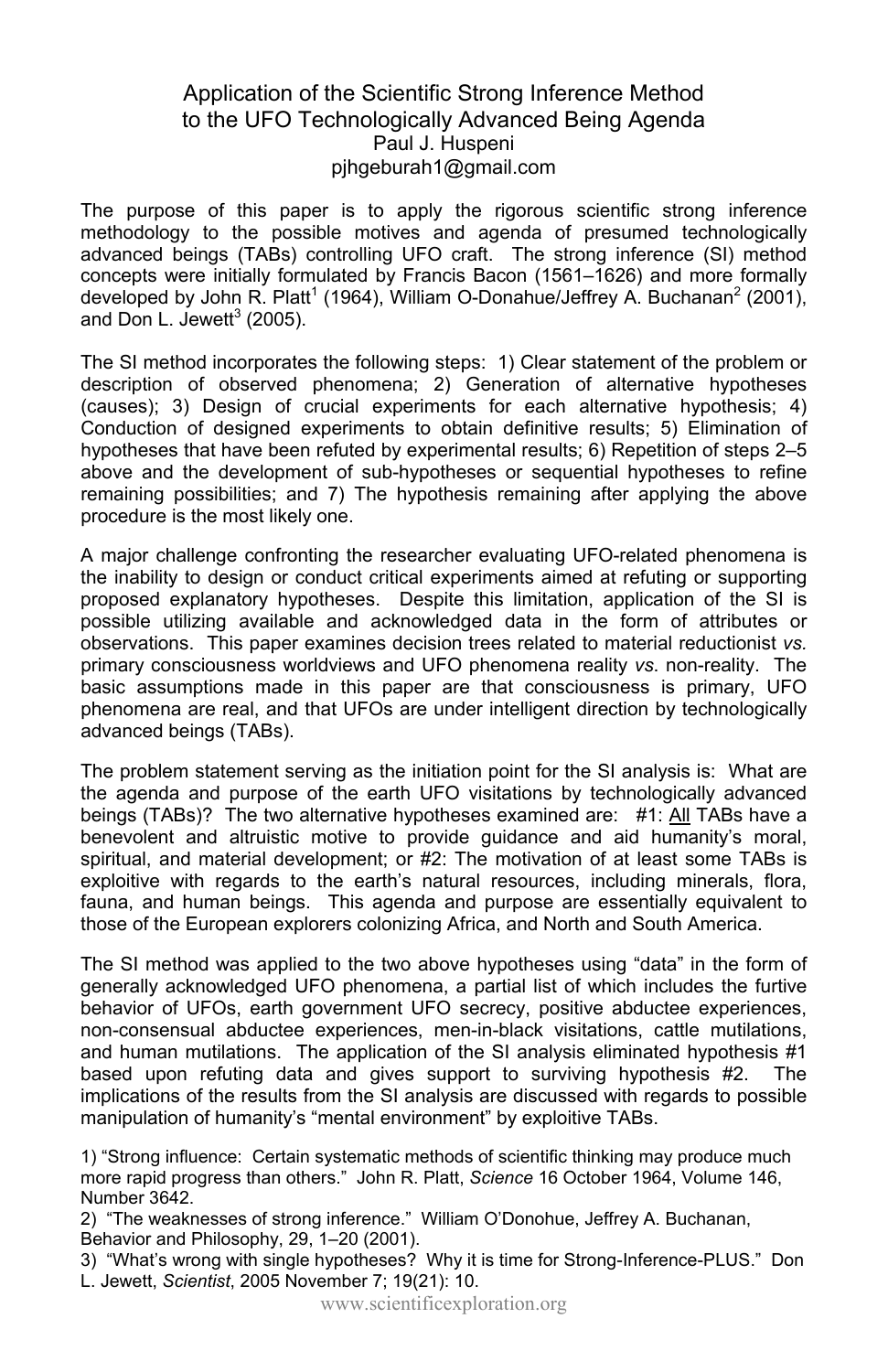### The Infrared PK Effect: History, Prospects, and Physiological Aspects Julian Isaacs and Francis Lionnet IRPK Project

The infrared PK (IRPK) effect was discovered fortuitously in Paris in 1930 by Dr. Eugene Osty and his son Marcel. They were studying the medium Rudi Schneider's telekinetic effects and created a PK target system whereby flash photographs would be automatically triggered if a handkerchief were levitated from a small table and interrupted an infrared beam positioned above it. In early séances the flash was triggered several times just as the medium announced that the "power" would move the handkerchief. The resulting photographs showed no handkerchief movement, however, nor was the medium revealed cheating. The Ostys then monitored the output of the infrared photocell receiver and discovered that partial occultations of the beam were occurring in response to Schneider's efforts. They explored this effect over the course of 77 séances from 1930 to late 1931. They were the first parapsychologists to utilize automatic continuous multi-channel chart recording for detecting and recording PK effects. They also discovered a curious relationship between the breathing rate of the medium and oscillations in the depth of absorption of infrared, which appeared to synchronize. A summary of the Ostys' findings was presented to the (UK) Society for Psychical Research by Osty in the form of the 1933 Myers Memorial Lecture that was published by the SPR the same year.

In the 1930s, the IRPK effect was successfully replicated with the same medium by three independent European groups. Each obtained infrared beam occultations under apparently well-controlled conditions. Anita Gregory reported IRPK events in her replication performed in London during 1978, under fully illuminated conditions with multiple observers, using Matthew Manning as PK agent. The history of this field will be reviewed in our presentation, as will the current IRPK research project and its initial results as achieved by June 2013.

IRPK appears highly promising as a tool for exploring the physics of macro-PK. The signal-to-noise ratios exhibited by the Ostys' chart recordings of IRPK events are several orders of magnitude higher than those occurring in REG/RNG PK studies. The "invisible substance" seemingly discovered by the Ostys is a candidate for being the interface between quantum level PK and macroscopic PK effects. Obtaining an absorption spectrum of this mysterious quasi-gaseous substrate would be highly significant for physics modeling of the effect. The development of secure internet based IRPK target systems offering remote audio and visual feedback would appear to minimize the problem of subject fraud and readily permit subject screening and training. Use of internet-based feedback systems is also anticipated to permit long-distance and international research collaborations. The use of multi-channel DAQ systems will free the measurement, recording, and statistical analysis of results from the limitations of paper chart recordings.

Based in the San Francisco Bay Area, the IRPK Project is privately funded. It seeks to develop, establish, and disseminate methodologies and instrumentation for the exploration of IRPK. The project welcomes prospective collaborators.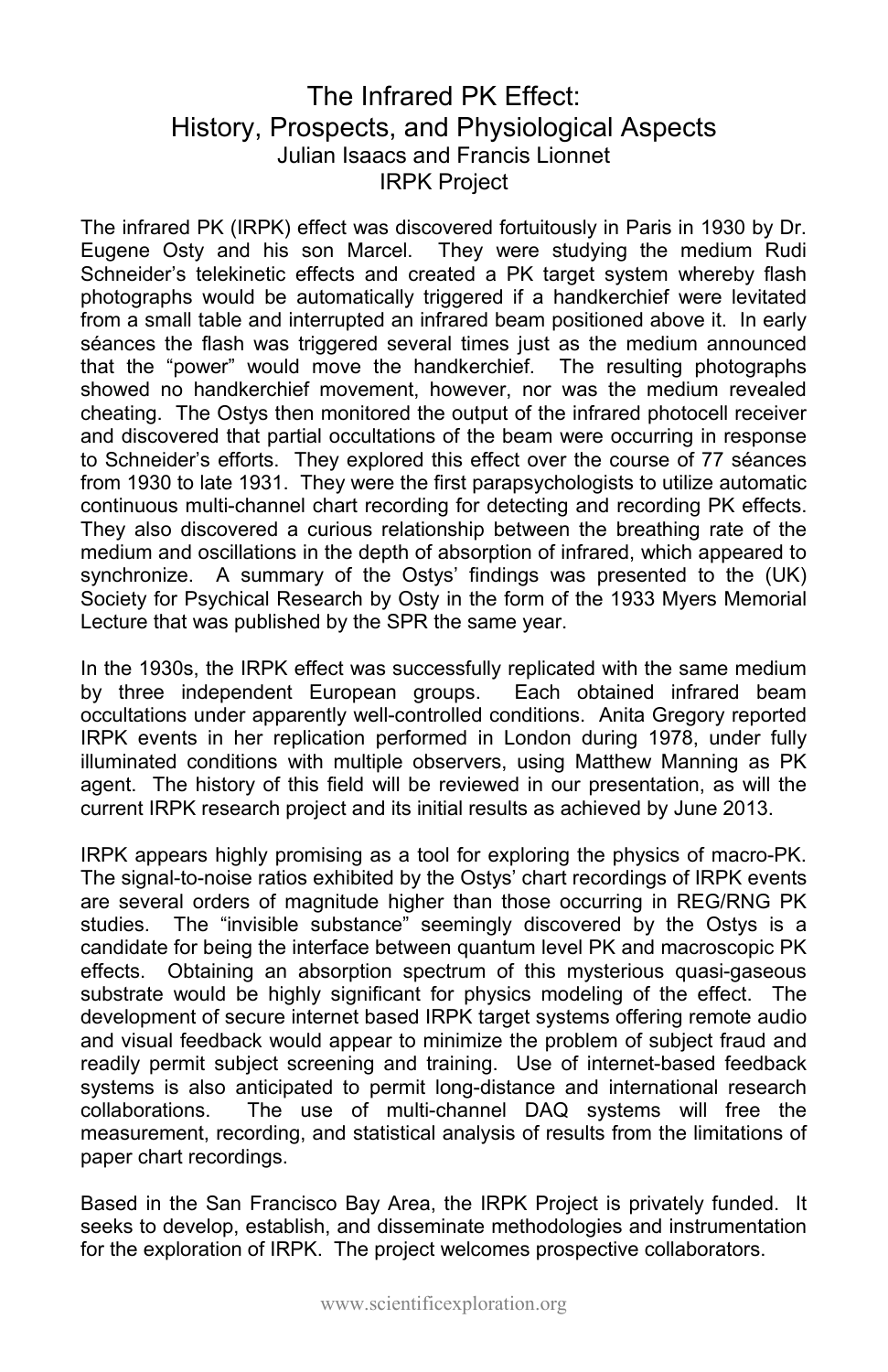#### Six Evidentiary Revolutions in the Pre-Columbian Transoceanic Contact Controversy Stephen C. Jett University of California, Davis

The long-smoldering dispute as to whether there were significant cultural interinfluences across the oceans during the millennia before 1492 has, during the past twenty years, benefitted from six revolutions in our knowledge and understanding of relevant phenomena.

(1) It has become increasingly clear that capable watercraft and wayfinding skills go much farther back in human prehistory than thought only a couple of decades ago, with humans reaching some rather remote islands before the Last Glacial Maximum.

(2) The rise of molecular genetics has radically refined our ability to apply genetics to the reconstructing of past human movements, and certain genetic markers seem explicable only by early ocean crossings.

(3) The study of communicable diseases and archaeologically occurring human intestinal parasites previously believed to have been absent in the Americas has indicated astonishingly early transoceanic passages by humans.

(4) Whereas skeptics have long contended that no domesticate except the bottle gourd was shared between the two hemispheres before 1492, archaeological specimens, added to long-known cultural evidence, have recently come to show that dozens of domesticates that are unable to cross oceans on their own were found in both Old and New Worlds, some surprisingly early.

(5) American Indian languages, long believed unrelated to any Old World tongue, now appear, in certain cases, to be in the same phyla as certain Old World language families or to represent hybrids between an Old World tongue and a New World one.

(6) Comparative work on the calendar and the cosmological systems of Eurasia and the Americas, begun many decades ago, has now reached a degree of analysis that seems to demonstrate a close relationship among these systems.

Taken together, all this evidence appears to prove significant voyaging between the hemispheres, over several millennia.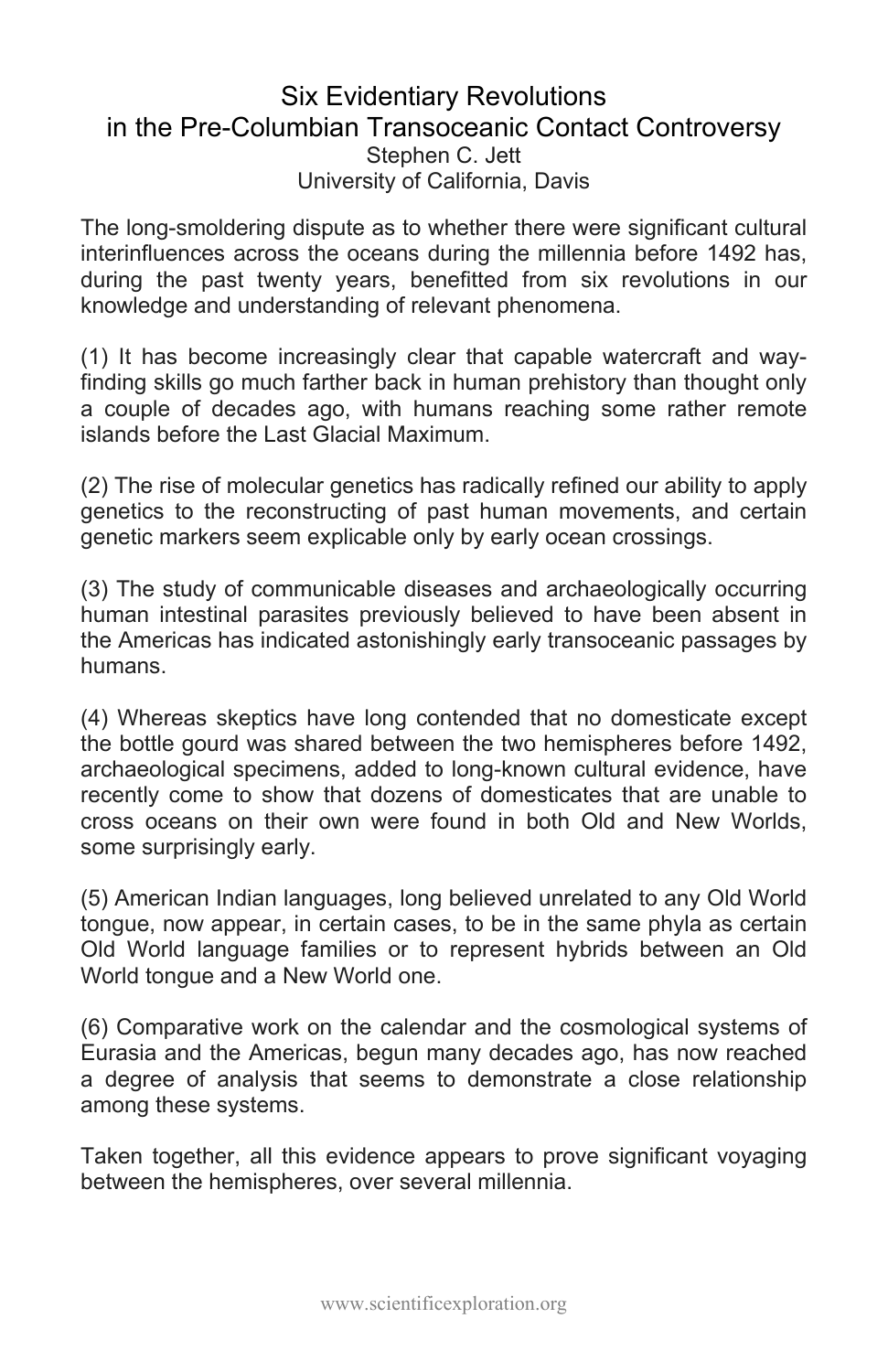### Extending Modern Science to Enable Anomalies Research William H. Kautz Center for Applied Intuition

The scientific exploration of the most challenging anomalies confronting SSE is confronted with a serious impasse, namely, that the scientific methodology we are required to employ for investigating them is disallowed by *the fundamental metaphysical assumptions* which underlie science and on which it is directly dependent for its success. Science's methodology must somehow be judiciously extended to transcend one or more of these limiting assumptions of objectivity, measurability, rationality, repeatability, and causality (mainly reductionism). Following a brief review of these limitations of modern science, we will examine how one or more or more of them might be circumvented or modified in order to enable a significant extension.

Two opportunities emerge. First, an alternative way of generating new knowledge and understanding, called "innate knowing" or "intuition," is resurrected from its extensive pre-scientific usage, and its current status as a scientific "taboo," and enlisted in the form of a systematic approach for *discovering* entirely new knowledge. Four examples of applying intuition to significant scientific problems are described, and these demonstrate clearly the validity, accuracy, breadth of use, and future potential of this novel approach. Other examples are encouraging despite the lack of verification.

The second opportunity derives from on-going changes in the means employed for *validating* scientific findings. These means are nowadays leaning less on science itself and more on independent public assessment, largely as a consequence of today's better-informed public. Examples are given. As science's privileged role as society's accepted arbiter of collective truth gradually weakens, the doorway opens for an extended science to supply badly needed solutions to many outstanding human-related problems, both individual and societal. This trend may be encouraged and deliberately accelerated to allow the new discoveries to become publicly and more promptly accepted and applied, thereby bypassing science's conventional and slow means of validation.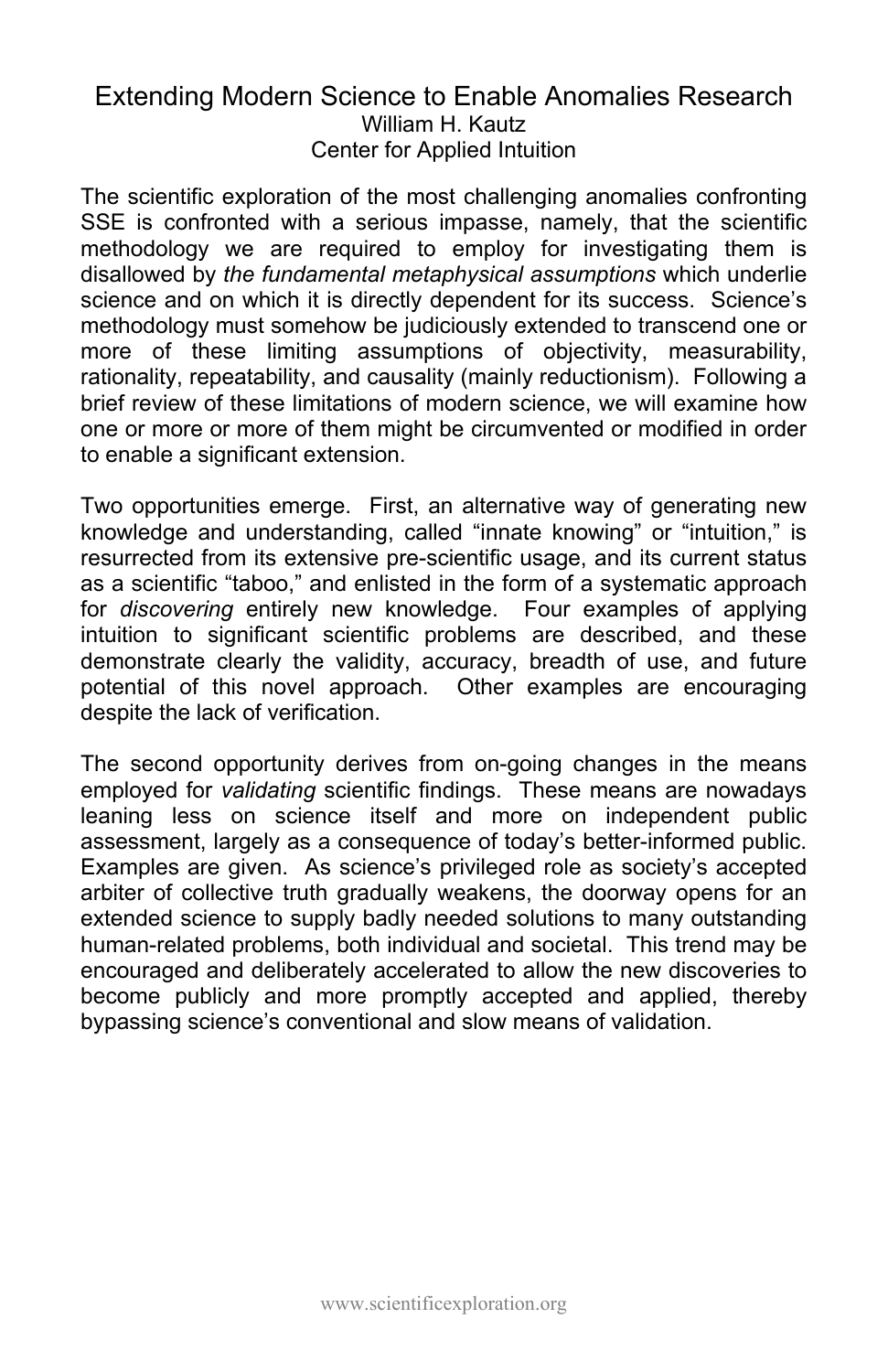## Subtle Energy's Effect on Physical Performance in Stressful Situations

Yury Kronn<sup>1</sup>, Simons Svirskis<sup>2</sup>, Linda Klimaviciusa<sup>2</sup>, Zane Dzirkale<sup>2</sup>, Reinis Svarcbahs<sup>2</sup>, Baiba Jansone<sup>2</sup>

Supporting the living organism's whole system is important when treating any disease. The aim of our experiment was to see if subtle energy can be used for this purpose.

We studied the subtle energy pattern "Peak Performance" created by Vital Force Technology, in the following behavioral tests with mice: Porsolt and Open Field tests. We used i.p. administration of Peak Performance (PP) energy pattern infused in trace minerals, and tested mice in acute and chronic situations.

Preliminary results indicate that PP has anxiolytic effect in acute studies, which was demonstrated by a 36% increase of number of entrances into the central zone of arena and 84% increase in the distance walked in the central zone.

In chronic studies PP induces antidepressant and psycho-stimulating effects in mice demonstrated by the increased total distance swam and fast movements (by 32% and 110%, respectively), and 42% decreased immobilization time in Porsolt test.

Results indicated that subtle energy patterns can be studied in behavioral models *in vivo* and could provide an alternative way to efficiently support the whole body system, at the same time decreasing the effects of stress on the organism.

- 1. Energy Tools International, PO Box 981, Eagle Point, Oregon 97524; 541-830-0411
- 2. Dept. of Pharmacology, Faculty of Medicine, University of Latvia, 1A Sarlotes Str., Riga LV-1001, Riga, Latvia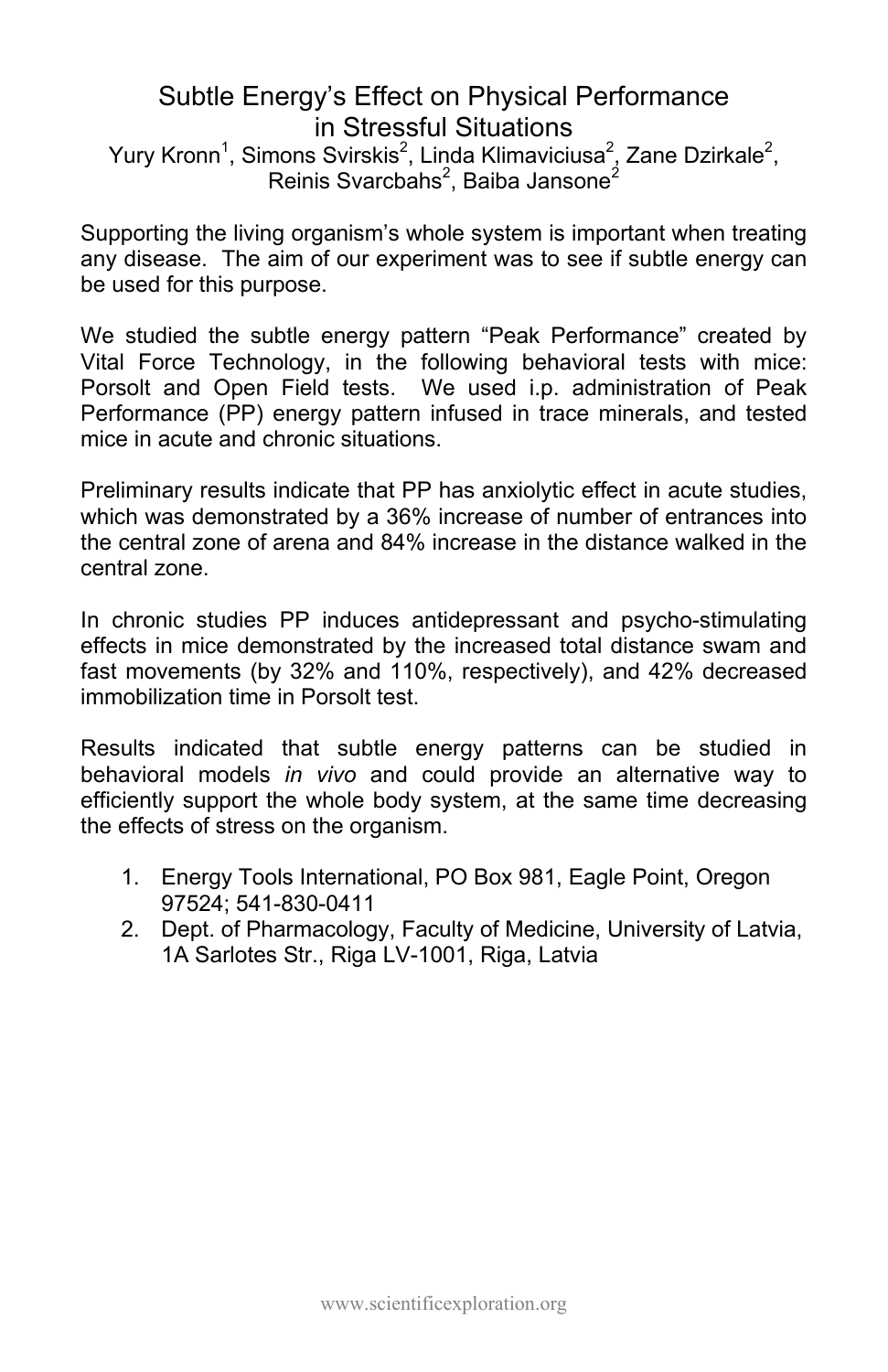#### Evidence for a Psi Receptor in the Brain Garret Moddel University of Colorado, Boulder [moddel@colorado.edu](mailto:moddel@colorado.edu)

From multiple experiments we know that psi interactions can occur over large distances, so large that they preclude the transmission of any electromagnetic signals because of the substantial transmission power that would be required. Attempts to block psi interactions by use of Faraday cages (which block mid- to high-frequency electromagnetic waves) or any other means have not been successful — the interaction gets through. It is almost certain that that the transmission is not electromagnetic.

Quantum entanglement has been proposed as a mechanism for psi interactions, but at this point it is speculative. The physics of quantum entanglement as currently understood dictates that only correlations, not information, can be conveyed, and the evidence is substantial that psi does convey real information. If quantum entanglement does turn out to be involved, we are still left with the question as to how the signal it conveys produces an effect on the brain. What is the psi receptor in the brain?

A hint about the nature of psi interactions comes from the magnitude of the observed effects. Micro-psi interactions, including ESP and micro-psychokinesis, are always subtle. They occur below the level of the noise (*i.e.*, random fluctuations) in whatever system is involved. Logically, there can be no psi in a deterministic system, because some degree of randomness is required for the psi to operate on. Noise is required and the "signal" cannot exceed the noise.

Another hint comes from experiments in which human subjects affect the output of electronic random number generators (RNGs) using intention. The state of the random number generator at each moment in most RNGs is determined by electronic noise. That is, the psi interaction is received by the RNG in the form of structure in the noise.

If there were neural structures that used noise to produce neural signals then, in analogy with the RNGs, they could serve at the receivers of psi. In fact, there are neural noise sources. Over the last few years, noise generation has been observed in the nervous system, both in individual neurons and in neural systems.

In the research literature the purpose for this noise has been relegated to stochastic resonance, a process by which a sub-threshold signal becomes measurable with the addition of noise. Even if the assertion is correct that these noise generators provide for stochastic resonance, they may have another purpose as well. Biological systems often make use of internal structures and processes for multiple purposes, so these neural noise sources may provide both stochastic resonance and also the means to channel psi information into our brains. Neural noise sources may well function as psi receptors.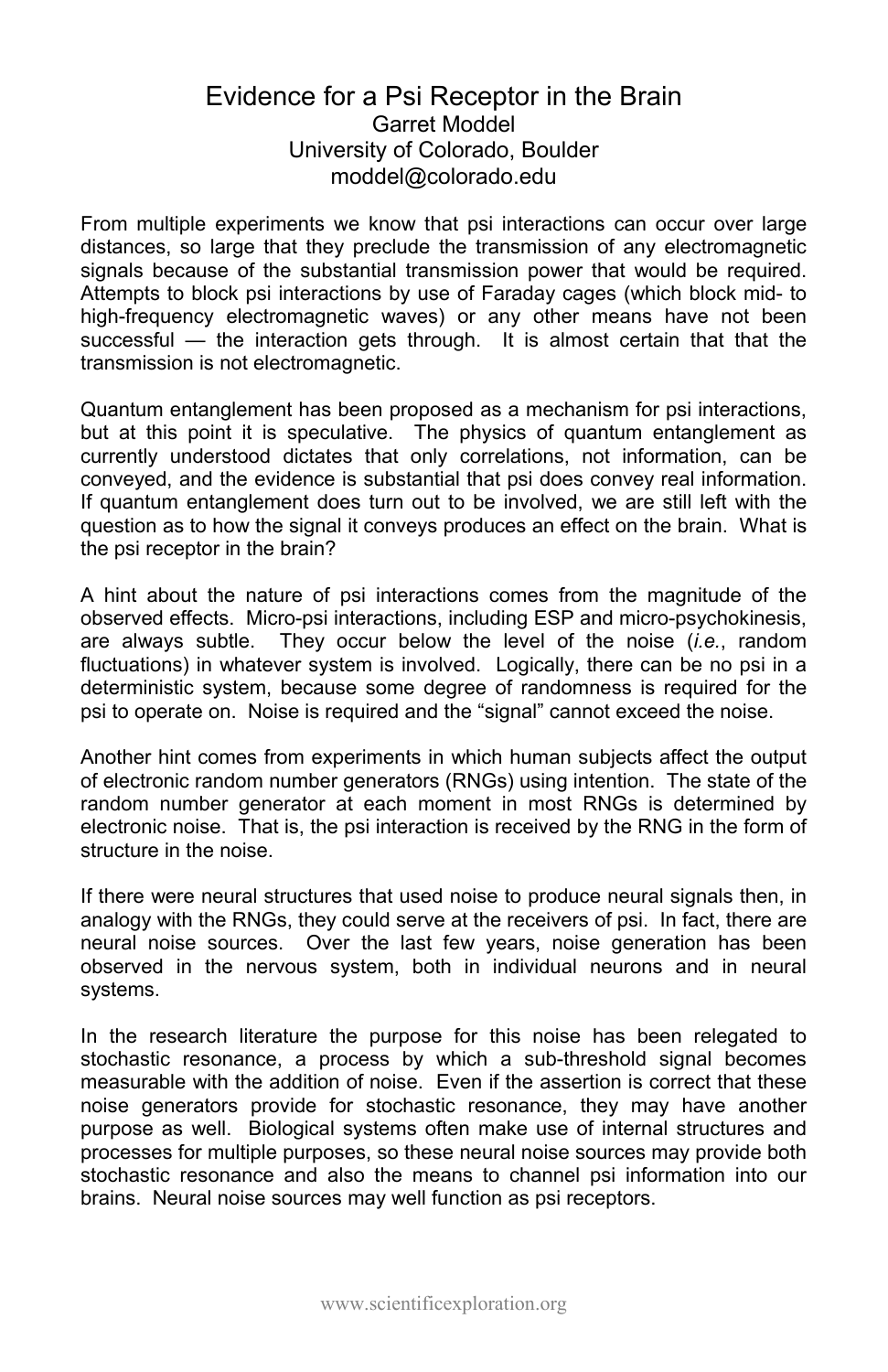### Magnetic Field Changes during Energy Healing: Real or Artifact? Margaret Moga Indiana University

Energy healing therapies, such as Reiki, hands-on healing, Healing Touch, and pranic healing, are thought to involve some sort of putative energy transfer between healer and client and/or a balancing of the client's energy biofield. It is not presently understood how "energy healing" works.

There have been reports of magnetic field changes during energy healing. In the present study, we record low-frequency (0–40 Hz) magnetic field (MF) activity within three feet of healer-client pairs during 26 Healing Touch (HT) sessions using a Hall-type magnetometer. The magnetic field oscillations during Healing Touch energy healing were significantly greater in amplitude than oscillations observed during control experiments involving clients only (listening to a relaxation CD) or healers only (performing sham HT over an empty massage table). The highest MF amplitude changes during Healing Touch were observed in sessions where (1) the client presented with an emotional complaint (*e.g.*, stress, grief, anxiety), (2) the client experienced energy healing for the first time, and/or (3) the healer detected a density or densities in the client's biofield. The sham HT control experiments were important because low-frequency magnetometers have been reported to be sensitive to vibration (for example, the movement of healers in the room or traffic outside the treatment room).

In an additional series of experiments, vibration-dampening materials, such as neoprene and C-1002, were placed under the magnetometers to determine whether the vibration artifact could be reduced. Another methodological issue was the MF oscillations observed when the magnetometer was first turned on, which faded out in the first 30 minutes of recording, and which appeared to be an experimenter effect. Similar MF oscillations were observed with a fluxgate-type magnetometer.

Our results suggest that MF measurements of energy healing may be feasible, but must be adequately controlled.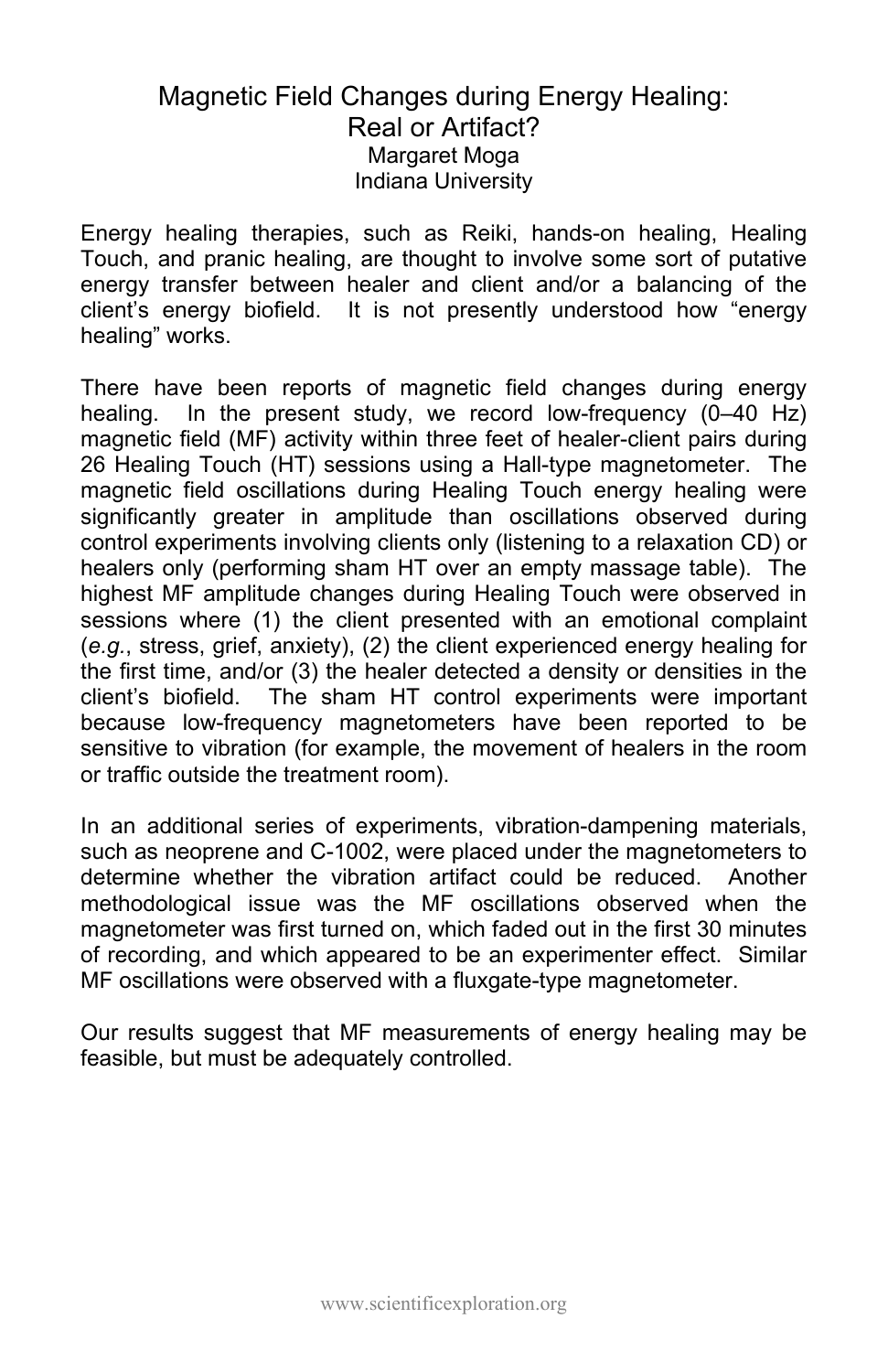#### I Am a Materialist and So Are You P. D. Moncrief *Journal of Scientific Exploration*, Book Review Editor

This provocative (at least for this conference) title is meant to bring attention to our cognition, and what concepts and explanations of phenomena bring an experience of Understanding.

While most scientists appear to make the unwarranted assumption that our ability to understand all of reality is unlimited, the opposite assumption is made here: that our ability to understand reality is limited. Some examples supporting this alternate assumption will be attempted.

If this alternate assumption is entertained, the need arises to investigate our cognitive system, investigate what explanations produce for us the wonderful experience of Understanding. And then, can we find phenomena that are, in principle, outside our ability to understand; that is, beyond our cognitive abilities to grasp.

As a start it is proposed that Aristotle's Four Causes will be presented as actually a survey of four types of theories available to us, to our cognitive system. (Thanks to Joseph Rychlak for originally tweaking the Causes into possible theories.)

And that only the first two, Material + Efficient (or matter + force, *i.e.*, mechanical Explanation) produce theories that humans can fully understand. We tend to reduce everything to this, even if we deny that. (By the way, I'm a Reductionist, too.) The last two Causes, or types of theories, amount for the most part as mere descriptions, or are resorted to when no physical explanation seems available.

But to further complicate things, some have speculated in what they see as the uncanny possibility that these two, Formal and Teleological Causes of Aristotle have a reality in their own right … beyond description or beyond a lack of a mechanical explanation.

There will be an attempt to further define and elaborate on Marcello Truzzi's distinction of two types of anomalous phenomena: "Para" and "Crypto." It will be suggested that some phenomena of established science might be labeled Para.

The goal of this talk is not so much to prove something but to start a much needed conversation and dialogue with the aim of examining our cognition and our assumptions, especially as relatable to how we handle and think about anomalies.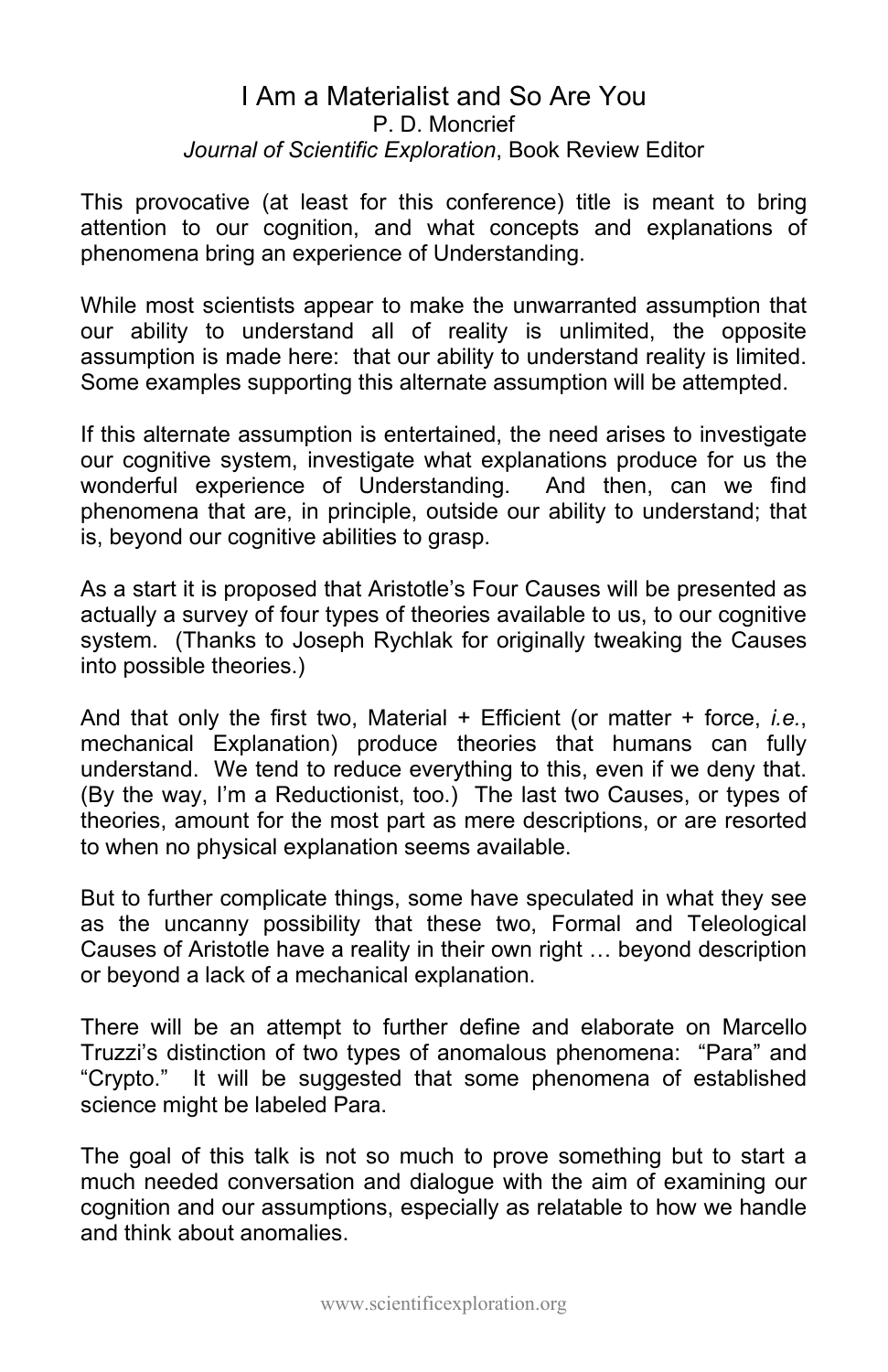#### The Three Rs of the EGG Project: Replication, Replication, Replication Roger Nelson Global Consciousness Project

The EGG Project (aka GCP) records random data 24/7 from a world-spanning network of research grade physical random number generators. At each node, custom software collects one 200-bit trial per second and sends the data to Princeton, NJ, for archiving and eventual analysis. The result is a 15-year database of synchronized parallel sequences from independent, widely separated REGs. It is like a broad tapestry of randomly colored threads unrolling through time.

It takes a special attitude to regard this swath of unpredictable numbers as interesting, but we have discovered that the disorder is modulated sometimes by faint patterns or structure, and this poses extraordinary questions for physics and for psychology. The network was built to extend laboratory and field REG experiments, which show effects of individual and group consciousness, to a global scale. The EGG project asks whether REGs might respond to special states of mass consciousness: if millions of people think and feel the same thing, will there be a correlated shift in the random network data?

The short answer is yes. Terrible tragedies and great celebrations can be linked to small but ultimately significant changes in the network output. We find structure where there shouldn't be any, in the form of correlations between the widely separated, truly random devices. Over the years we have repeatedly asked whether the data show anomalous deviations during events like terrorist attacks, natural disasters, religious pilgrimages, political moments, and web-organized meditations.

This is a natural experiment with replications defined as selected moments in the ongoing history of the world. We study the data generated during those moments, and we've collected a database of more than 430 experiments in a conceptual replication series testing the hypothesis that *data recorded during deeply engaging events will diverge from random expectation.* Each test we conduct addresses this same proposition, but in widely varying contexts  $-$  we lump together  $9/11$ , the Japanese tsunami, New Years, and the election of Barack Obama. Each test is rigorous, but the variety suggests to critics that the GCP hypothesis is vague. Here we consider what happens when we sharpen it.

A number of types of GCP events lend themselves to quite exact replication, at least as natural experiments go. I will show the results of some of these, which, although they don't comprise repeatedly dropping the same ball and feather, are at least all apples (or oranges). I believe these replication clusters help illuminate the GCP work, and touch on broader questions about the role of consciousness in the world.

In addition to the general categories (positive *vs*. negative, large *vs*. small, external *vs*. internal source) we can extract and analyze several sharply defined replication subsets. We have a dozen tests of the "Obama effect" which all show positive results — except for the two inaugurations! We have half a dozen cases looking at the "Pacquiao Effect" combining aspects of sports and politics. There are over 100 assessments of prayer and meditation events in service of peace and a brighter future. Bryan Williams recently re-examined that ethereal category, showing it replicates very well, with odds against chance of 2000 to 1.

The third R? An independent global REG network.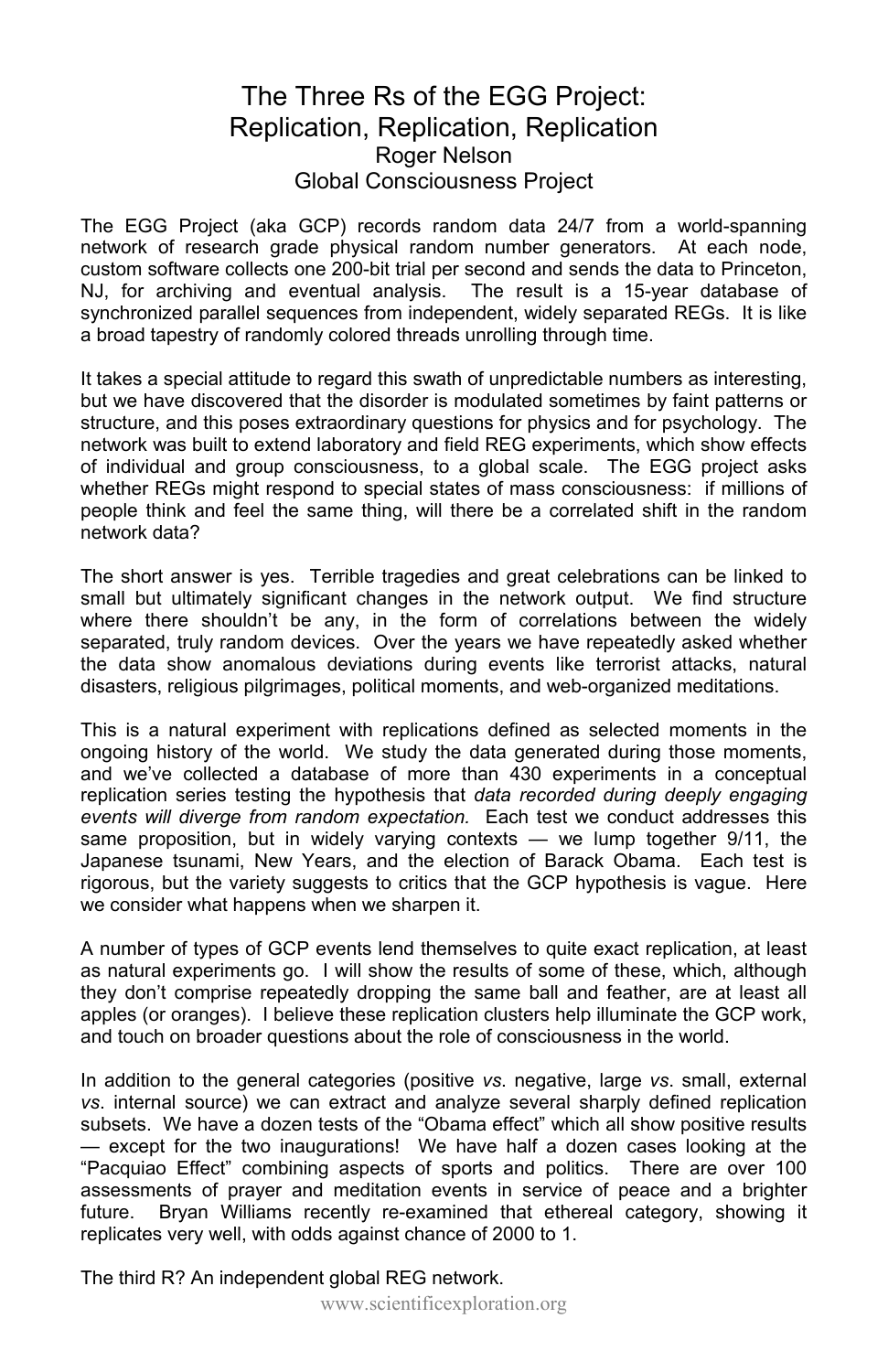#### Japanese Children with "Life-between-Life" Memories Masayuki Ohkado, Chubu University Akira Ikegawa, Ikegawa Clinic

Studies of children claiming to have "past life" memories have revealed that some of these children also claim to remember the "bardo" or "life-between-life" state. Although their number seems to be small if we only focus on those with "past life" memories [*cf*. Tucker (2005, 183–184)], the number appears to expand greatly if we also consider children without "past life" memories. We would like to report on some cases of Japanese children who claim to have "lifebetween-life" (or "before life") memories.

The stories these children talk about share a number of features in common: (1) the place where they stayed before they were born is typically referred to as "the clouds" or "the sky"; (2) there is a god or god-like entity who instructs or guides them in the realm and also arranges the process of their birth; and (3) they were able to see their parents from the realm, and occasionally what they say they saw from the realm, *e.g.* their parents' actions or behaviors, is verified by their parents. Some of them say they chose their parents, the mother in particular, on their own; others say they were chosen with the help of the god or the god-like entity. This occurs, the children state, because there is a purpose in life. Some of them have "past life" memories as well. Interestingly, whereas staying in a tree or shrine in the "life-between-life" state is commonly reported by Burmese children (Sharma and Tucker 2004, p. 108), none of the Japanese children made such statements.

The results of the present investigation reveal that the presence of "life-betweenlife" memories does not depend on the presence of "past life" memories. Thus, children with "past-life" memories will have to be viewed within larger contexts: There is a large group of children with "before-birth" memories, and children with "past-life" memories and those with "life-between-life" memories are subgroups of the large group intersecting with each other. The present paper also suggests that, since there are substantial differences between the statements made by Japanese children and those made by Burmese children, "life-between-life" memories, just like near-death experiences, are influenced by the subjects' cultural background [*cf*. Kellehear (2009)]. We need to determine which parts of the "life-between-life" memories are common to all who report them, and which parts are culture-specific.

#### **References**

- Kellehear, Allan (2009). "Census of Non-Western Near-Death Experiences to 2005: Observations and Critical Reflections." Holden, Janice M., Greyson, Bruce ,and James, Debbie (eds.). *The Handbook of Near-Death Experiences: Thirty Years of Investigation*. Santa Barbara, California: Praeger, 135–158.
- Sharma, Poonam, and Tucker, Jim B. (2004). "Cases of the reincarnation type with memories from the intermission between lives." *Journal of Near-Death Studies* 23, 101–118.

Tucker, Jim B. (2005). *Life before Life: Children's Memories of Previous Lives*. London: Piatkus Books. (Martin's Griffin Edition, 2008).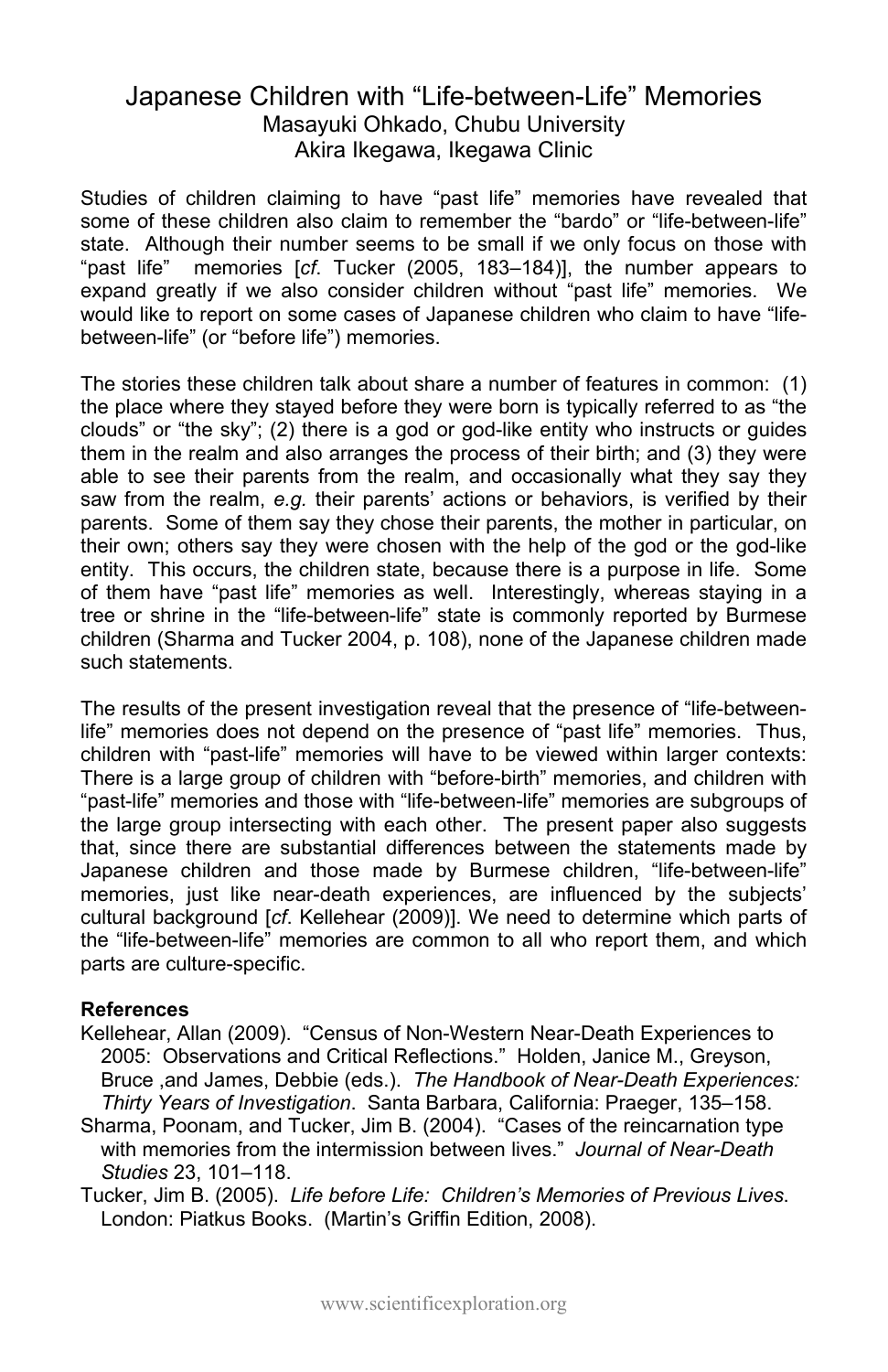#### Pattern Changes in the UFO Phenomenon Mark Rodeghier Center for UFO Studies

It has been difficult to make progress in understanding the UFO phenomenon, and even this is a bit of an understatement. UFO sightings continue, but the phenomenon remains elusive, offering little tangible to study beyond the witness accounts themselves.

This doesn't mean, though, that the *what*, *when*, and *where* of UFO reports have been constant throughout the modern era of UFO sightings. UFOs have perplexed us, in part, because they have not remained invariant but instead have shifted in unpredictable ways that we have sometimes been slow to grasp (as I will explain with my own and others' past reactions to these shifts).

Naturally, those not intimately familiar with the UFO evidence might first think of abduction reports as constituting something radical and new, and undeniably the rise (and fall?) of those reports was a sea change in the history of UFO investigation. But there are other changes that are just as far-reaching and even more critical in how they affect our efforts to study UFOs and how we think about the ultimate meaning of the phenomenon. These include changes in UFO waves; in close encounter cases, especially those with trace evidence; in the reported shapes and sizes of UFOs; and in the locations of sightings. None of these critical changes seem strongly related to witness characteristics or the chances for a sighting. It is difficult to quantify some of these, as very few comprehensive databases exist that allow for an unbiased review of the wide range of reports across time and space, but I will discuss statistics when available, and otherwise report on general trends as noted by expert and veteran UFO researchers.

There may be little to conclude except our puzzlement, but I will offer some thoughts about what all this means, and even what it might portend for the future of the UFO phenomenon.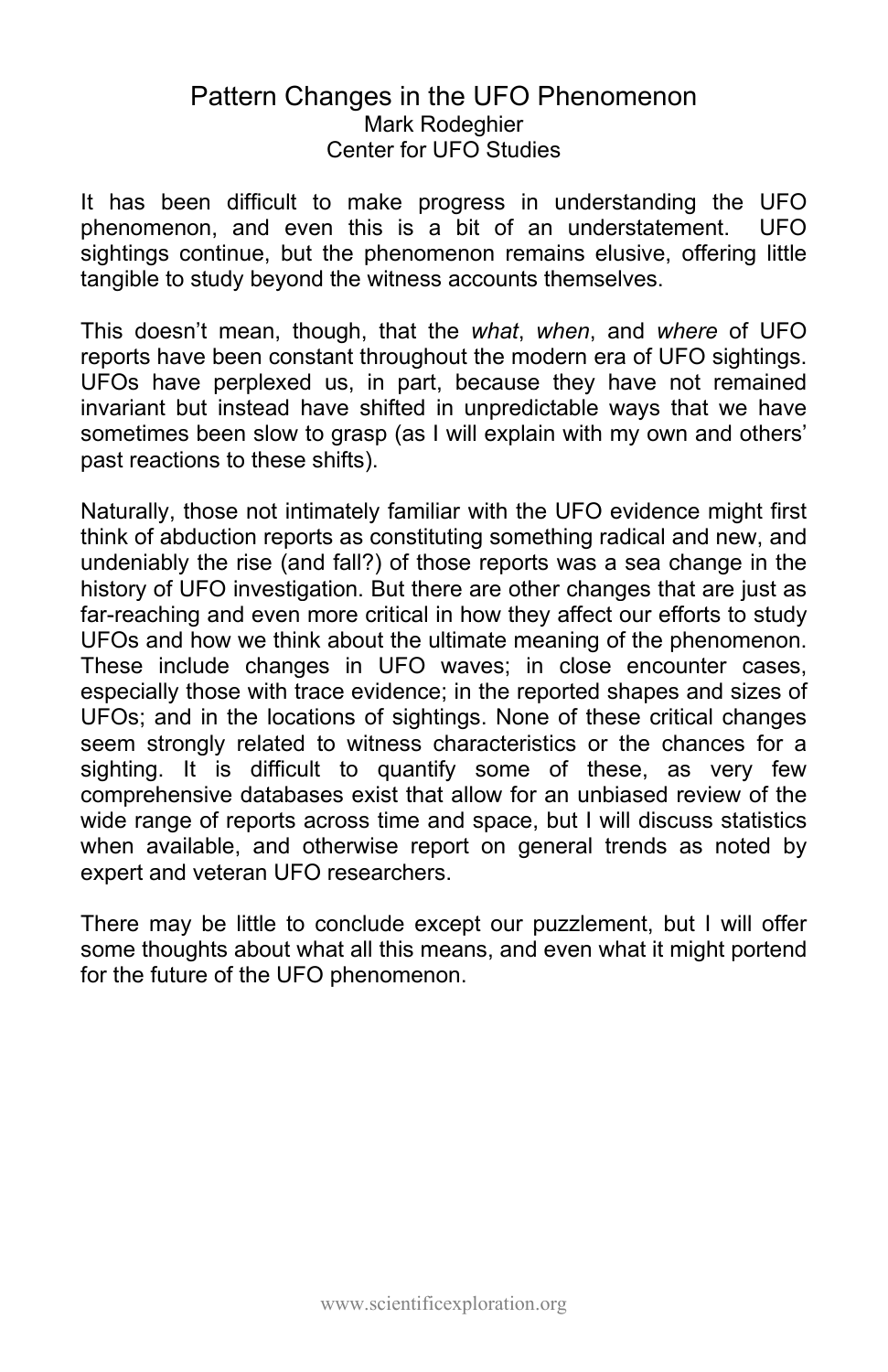#### Two Dogmas of Materialism: Toward a Quantum Field theory of the Psychic Field David Scharf Department of Physics, Maharishi University of Management

Materialism, as a philosophy of mind, is the thesis that consciousness and mind are entirely dependent on the brain, that they could not exist without the brain and, in its strongest form, that consciousness and mind are held to be reducible to the brain and its electro-chemical processes. But even many of its most steadfast proponents acknowledge that materialism cannot account for the fact of consciousness and that it involves extremely unpalatable consequences for our sense of autonomy and moral responsibility. Moreover close analysis shows that the cognitive dissonance inherent in materialism makes it virtually untenable as a coherent theory of mind. How then should we account for its resilience as the default mainstream theory in contemporary neuroscience, cognitive psychology, and the philosophy of mind?

This resilience stems from the seeming plausibility of two central dogmas. First, that impairment to critical brain regions causes a degradation of corresponding cognitive function and that this proves that mind is dependent on the brain. And second, the physical domain is presumed to be causally closed, which is taken to imply that mind is either reducible to the brain or else epiphenomenal and irrelevant. I propose to show that neither of these dogmas stands up to critical scrutiny. And the result of this scrutiny can help delineate the outlines of a transmission model of the mind/brain interaction, in terms of quantum field theory.

René Descartes famously introduced a radical demarcation between mind (incorporating consciousness as well as the religious and moral dimensions of soul) on the one hand and matter on the other. From one perspective, this radical demarcation made sense because the mechanistic physics Descartes was pioneering had dramatically different constraints than the autonomy intrinsic to mind. But from another perspective this radical demarcation appears to be untenable. Even Descartes' contemporaries objected that if mind and matter were such radically different substances, how could they interact? In a charming and famous exchange of letters with Descartes, the Princess Elizabeth of Bohemia made precisely this point. Although Descartes did not have a good answer, we will explore an approach afforded by quantum field theory that answers Princess Elizabeth's challenge.

The interaction between mind and matter calls for an explanation in terms of physics, an explanation which accounts for the interchange of psychic energy and the electro-chemical energy involved in the neural firing mechanisms in brain circuitry. Unfortunately, contemporary philosophy of mind has been mired in the mechanistic assumptions inherent in classical physics and accordingly has seen no viable way for mind, as something distinct and independent, to interact with the brain. Increasingly, however, there is an awareness that advanced physics may provide a basis for investigating more subtle realms of existence, supporting cognition and consciousness.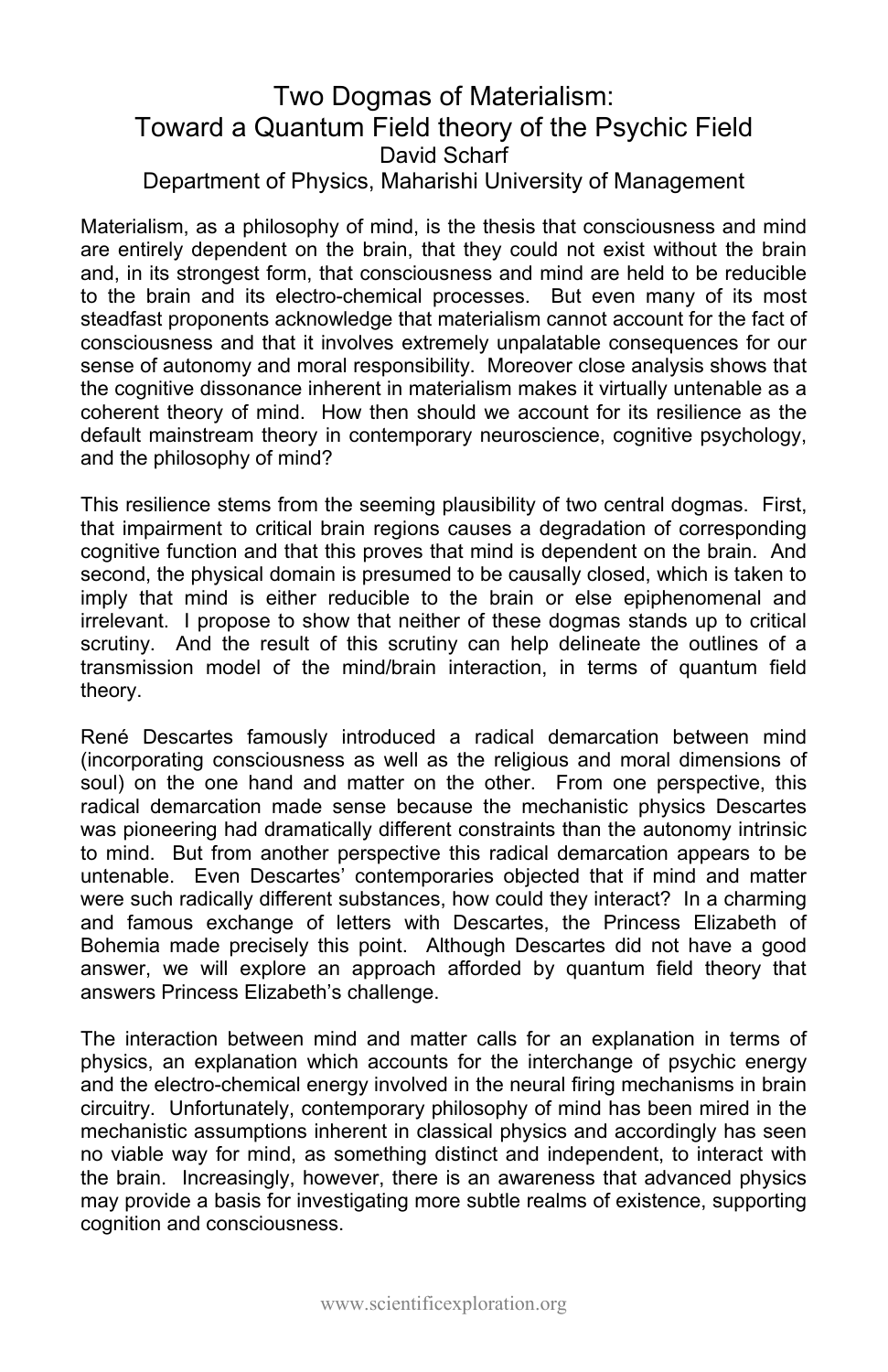#### Big Data: The Myth of Independent Variables Erik A. Schultes Human Genetics, Leiden University Medical Center

The scale of data production, storage, and processing is increasing rapidly. On a global scale, data production rates have been estimated at 5 exabytes every 48 hours. This is equivalent to the amount of data created over the entire course of human history leading up to the 21st century. Big Data is a popular term used to describe the exponential growth, availability, and use of large datasets and sources of streaming information.

It is increasingly recognized that Big Data provides not only quantitative improvements in resolving subtle correlations between variables, but it also challenges fundamental assumptions about the nature of independent variables and the distinction between signal and noise. In the simplest formulation, as the size of datasets increases, increasingly more subtle correlations between variables can be detected, so that in the limit of very large data, it might be expected that all variables are found to have associations. Hence, the concept of independent variables and controlled experiments, which are postulates of the scientific method, are better seen as limiting approximations, holding more or less under a narrow range of conditions.

This perspective permits a simple and general explanation for anomalous observations: variables that have been assumed to be independent are actually not, and subtle correlations exist everywhere and all the time. On occasion, for reasons that are still unknown, subtle correlations can be amplified to macroscopic dimensions where they are detected as anomalous casual events.

Here, I present an overview of several theoretical approaches developed in complex systems theory that demonstrate novel kinds of associations that might be found in Big Data. I also provide examples of Big Data from microarray studies and semantic networks built from text-mining biomedical literature. These insights suggest how experimental systems producing large data outputs (REGs or microarrays) may be used as sensitive detectors for the subtle correlations usually interpreted as psi phenomena.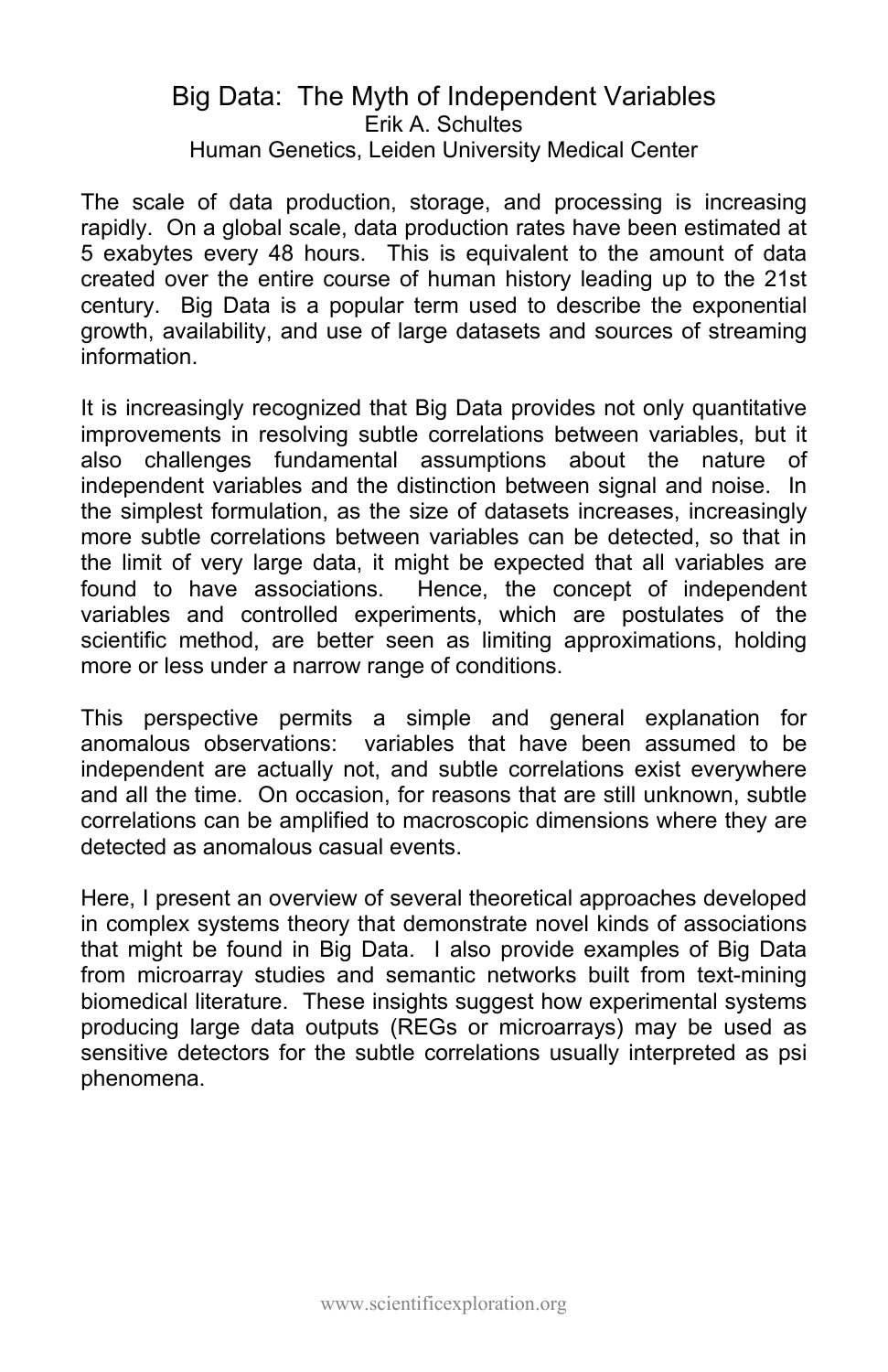#### Anomalous High-Amplitude Photon Bursts Replicated during Detection Research with Specific Hypothesized Spirits Gary E. Schwartz Laboratory for Advances in Consciousness and Health The University of Arizona

Previous research in the Laboratory for Advances in Consciousness and Health at the University of Arizona has observed replicated effects of hypothesized spirit presence on measures of photon activity using a Sensl silicon photomultiplier system (Schwartz, *EXPLORE* 2010) and Princeton low light cooled CCD camera system (Schwartz, *EXPLORE* 2011). In addition to obtaining significant main effects of hypothesized spirit presence versus matched baseline control trials, we have observed replicated individual difference effects between hypothesized spirits (for ease of communication, from herein hypothesized spirits will simply be called spirits).

In Schwartz (2010) using the silicon photomultiplier, two spirits (called Sophia and Harry) produced reliably larger magnitude effects on photon bursts compared to matched baseline control trials than two other spirits (called Susy and Marcia). In a follow-up series of experiments using the silicon photomultiplier focusing on Harry (Schwartz, submitted for publication), replicable large magnitude effects on photon bursts were again observed. In Schwartz (2011) using the low light CCD camera, Sophia and Susy were re-tested using a completely computer automated system (*i.e.* no experimenters were present when the data were collected). In two separate experiments, Sophia produced significantly and substantially larger magnitude photon effects than Susy.

In the present experiment, eight different spirits were given the opportunity to be individually tested using a Hamamatsu photomultiplier tube with a Fluke frequency counter and Timeview 2.1 software running on a PC. The photomultiplier tube was housed in a completely dark Faraday-shielded subject room; the frequency counter and PC were in a separate room. The experiment was conducted at the California Institute of Human Sciences; the data were collected by Dr. Gaetan Chevalier and witnessed by Schwartz. Included in the sample were Sophia, Harry, Susy, and Marcia; baseline control trials were collected as well. Once again, Sophia and Harry produced larger magnitude photon bursts than Susy and Marcia. Also, Sophia showed a particularly high anomalous value (larger than any that Chevalier had seen in two years using the equipment).

Based on certain characteristics observed in Sophia, we predicted that a spirit called Gabriel might produce similar high values; this prediction was confirmed. In a final set of observations involving the measurement of high frequency photon activity at the University of Arizona using a Vernier radiation detector, Sophia again produced particularly high anomalous values. The importance of carefully considering individual differences in hypothesized spirit presence research is discussed.

Schwartz, Gary E. (2010). "Possible application of silicon photomultiplier technology to detect the presence of spirit and intention: Three proof-of-concept experiments." *EXPLORE: The Journal of Science and Healing* 6.3 166–171.

Schwartz, Gary E. (2011). "Photonic measurements of apparent presence of spirit using a computer automated system." *EXPLORE: The Journal of Science and Healing*, 7.2 100–109.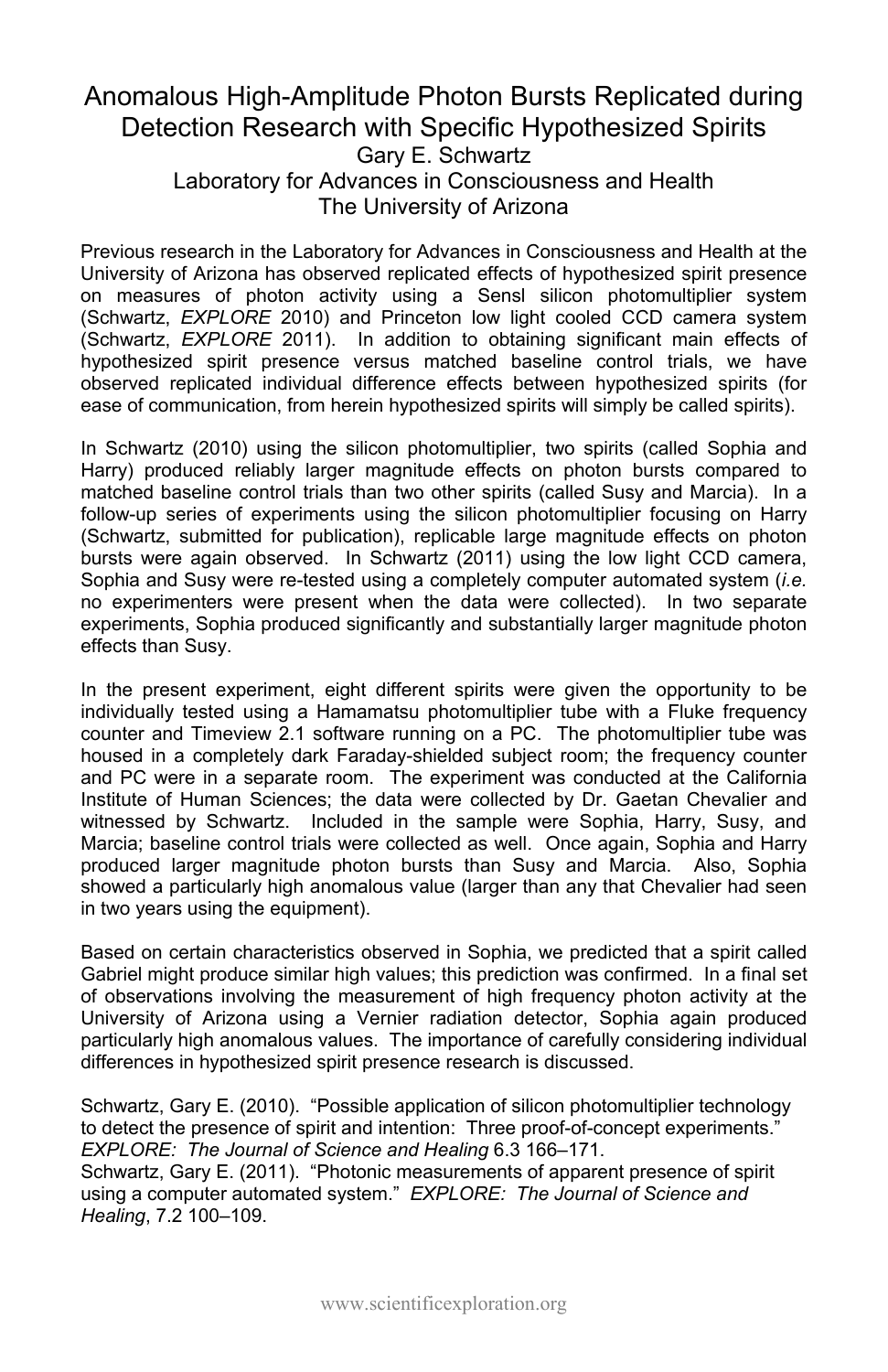#### Military and Intelligence-Sponsored UFO Research: Was Science on the Agenda? Michael D. Swords Professor Emeritus, Western Michigan University

To understand the behavior of the Intelligence Community towards the UFO Mystery, one needs to begin by casting off "civilian naiveté" and recognizing that the job of that community is not "science" but the maintenance of "national security" in all of its dimensions. If "science" becomes a useful tool in achieving that outcome, then it is welcome. If not, it is not. If Truth becomes a useful tool in achieving that outcome, it is welcome. If not, it is not.

This presentation will skim across the uneasy "dance" that took place between the military and science as the Air Force attempted to cope with a variety of problems being caused both within the services and the civilian arena. The Fear that Soviet activity might somehow be involved colored every early decision.

The presentation will touch on the 1947–48 activities at Wright-Patterson AFB, Project Twinkle's "year," the General Samford/Edward Ruppelt era of late 1951 through early 1953, the CIA fiasco and the Beacon Hill concern, the long incompetent and uncoordinated interlude from the mid-1950s to the mid-1960s, and will complete with a few remarks about the Colorado Project.

"Science" was not absent from these investigations, but it may as well have been.